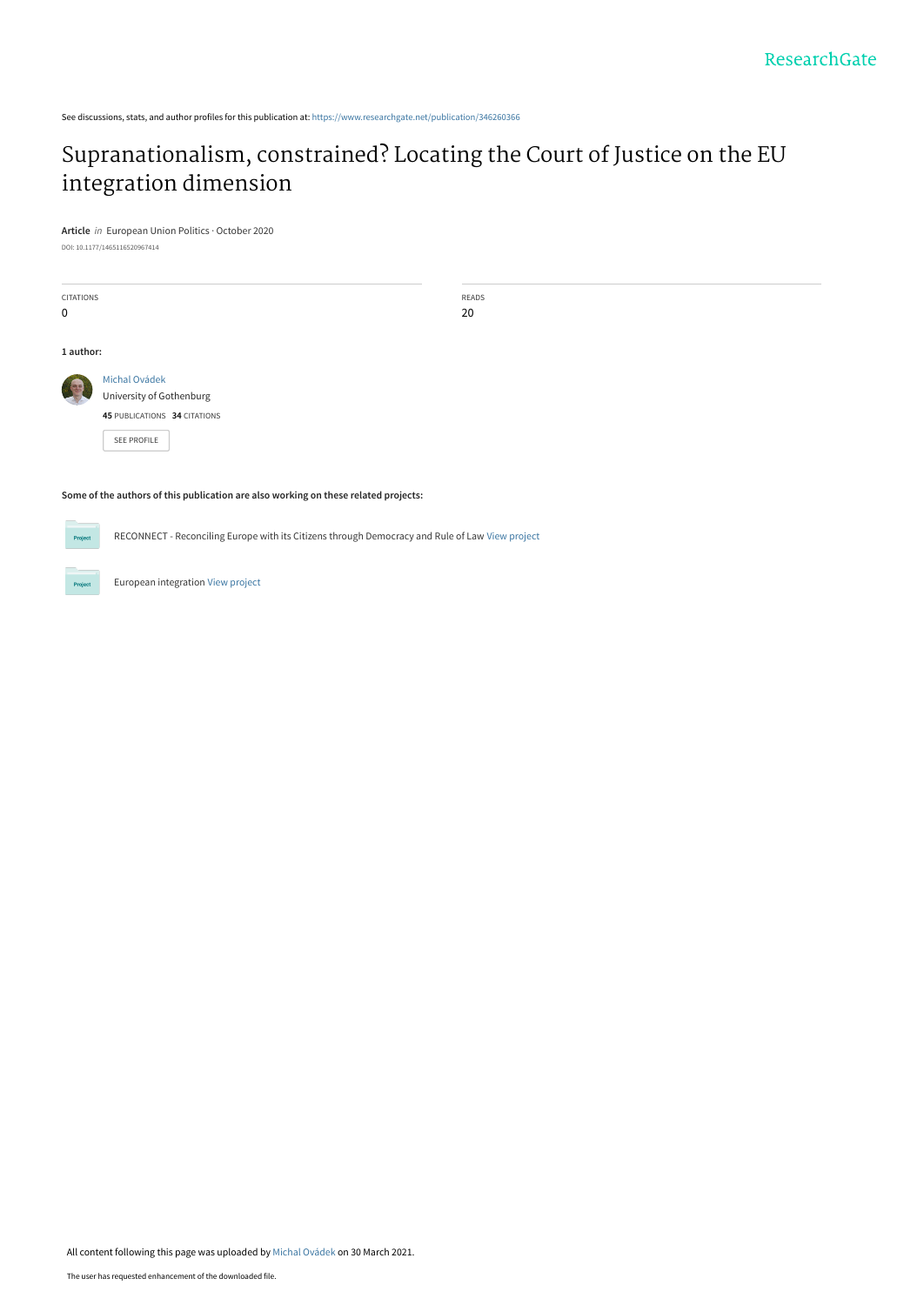Article



Supranationalism, constrained? Locating the Court of Justice on the EU integration dimension

European Union Politics 2021, Vol. 22(1) 46–69 (C) The Author(s) 2020 Article reuse guidelines: [sagepub.com/journals-permissions](http://uk.sagepub.com/en-gb/journals-permissions) [DOI: 10.1177/1465116520967414](http://dx.doi.org/10.1177/1465116520967414) <journals.sagepub.com/home/eup>



# Michal Ovádek ®

Centre for Empirical Jurisprudence, KU Leuven, Leuven, Belgium

### **Abstract**

The European Court of Justice is generally known to use its institutional role to advance European integration. Scholars have disagreed, however, on the extent to which the Court fears and anticipates negative reactions to its rulings from the Member States. Without a possibility to access internal deliberations, such strategic behaviour by the Court makes it empirically challenging to identify its preferences relative to other actors. I tackle this problem using an item-response theory model designed to estimate institutional preferences from cases concerning procedural and competence disputes. I find that the Court leans on average towards more supranational positions, while also systematically adjusting its rulings in response to Member States' preferences. Controlling for these effects reveals the European Court of Justice to be even more partial to supranationalism than the pattern of its decisions suggests.

### Keywords

European Court of Justice, ideal point estimation, item-response theory, supranationalism

# Introduction

How pro-integration is the European Court of Justice (ECJ)? Much of political and legal literature portrays the ECJ as being biased towards outcomes that favour

Corresponding author:

Michal Ova´dek, Centre for Empirical Jurisprudence, KU Leuven, 45 Tiensestraat, 3000 Leuven, Belgium. Email: [michal.ovadek@gmail.com](mailto:michal.ovadek@gmail.com).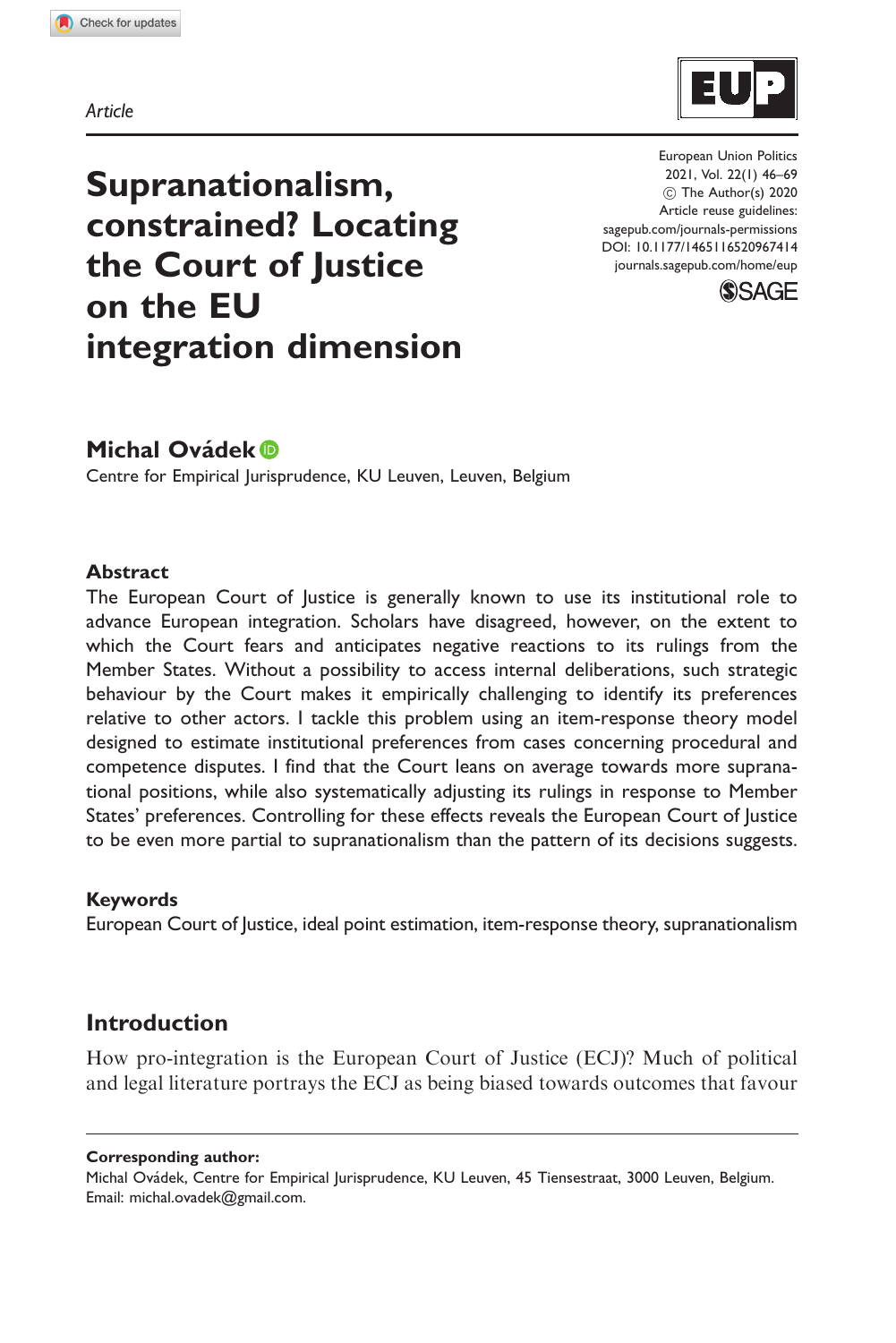more European integration at the expense of national competences (Garben, 2015; Mattli and Slaughter, 1998; Moravcsik, 1999; Pollack, 2013: 1265; Rasmussen, 1986; Vauchez, 2012). These allegations are hardly groundless, even if legalists reject that judges would actively favour some political outcomes over others (Burley and Mattli, 1993; Shapiro, 1980). Ideology was shown to exert an important influence on the decision-making of the United States Supreme Court (Segal and Cover, 1989; Segal and Spaeth, 2002). Moreover, because peak courts' prominent place in institutional systems provides them opportunities to wield considerable power over legislative and constitutional direction (Davies, 2016; Dyevre, 2010), they are, similarly to political actors, not indifferent to how influence is distributed in the policy-making process (Jupille,  $2004$ ).<sup>1</sup>

Seeing the potential for courts to shape political outcomes, other institutional players seek to constrain judicial decision-making to preserve their own power. The extent to which courts' discretion has been effectively contained by political actors has fuelled considerable debate in the European Union (EU) context. Whereas some scholars see few to no political constraints on the ECJ (Davies, 2016; Mattli and Slaughter, 1998; Pollack, 1997: 118; Scharpf, 2012; Sweet and Brunell, 2012), others found threat of override, by legislative or Treaty revision means, and non-compliance, to constitute effective limits on judicial behaviour in the EU (Carrubba et al., 2008, 2012; Castro-Montero et al., 2018; Larsson and Naurin, 2016). A number of scholars reached a middle position (Blauberger and Schmidt, 2017; Martinsen, 2015b; Wasserfallen, 2010). Martinsen (2015a: 236) notes that 'judicial influence is not a question of whether but a question of degree'.

A well-known empirical challenge in this strand of scholarship is finding evidence of judicial restraint when courts are capable of strategic behaviour. Observing, as in the EU, that override and non-compliance are relatively rare is in itself insufficient to establish their irrelevance. The Court might be strategically adjusting its behaviour precisely to avoid actions that would damage its reputation or result in policy reversal (Bailey, 2007; Carrubba et al., 2008: 436). As a result, we may underestimate at once the magnitude of the ECJ's true preferences – which are generally agreed to favour advancing European integration – and the existence of political constraints on judicial discretion.

In this study, I attempt to reveal the ECJ's institutional preferences alongside and relative to the Member States, the Commission and the Parliament, while taking into account the possibility that the Court decides strategically, with potential Member State reactions on its mind. To this end, I collect a new dataset of ECJ cases concerning interinstitutional disputes relating to procedural and competence issues. I scale the positions of all actors using an item-response theory (IRT) model to obtain estimates of their ideal points along the underlying dimension of conflict which I validate as preference for supranational (intergovernmental) institutions. I find that the Court leans on average towards more supranational positions, while also systematically adjusting its rulings in response to the Member States' preferences. Controlling for these effects reveals the ECJ to be even more partial to supranationalism than the pattern of its decisions suggests.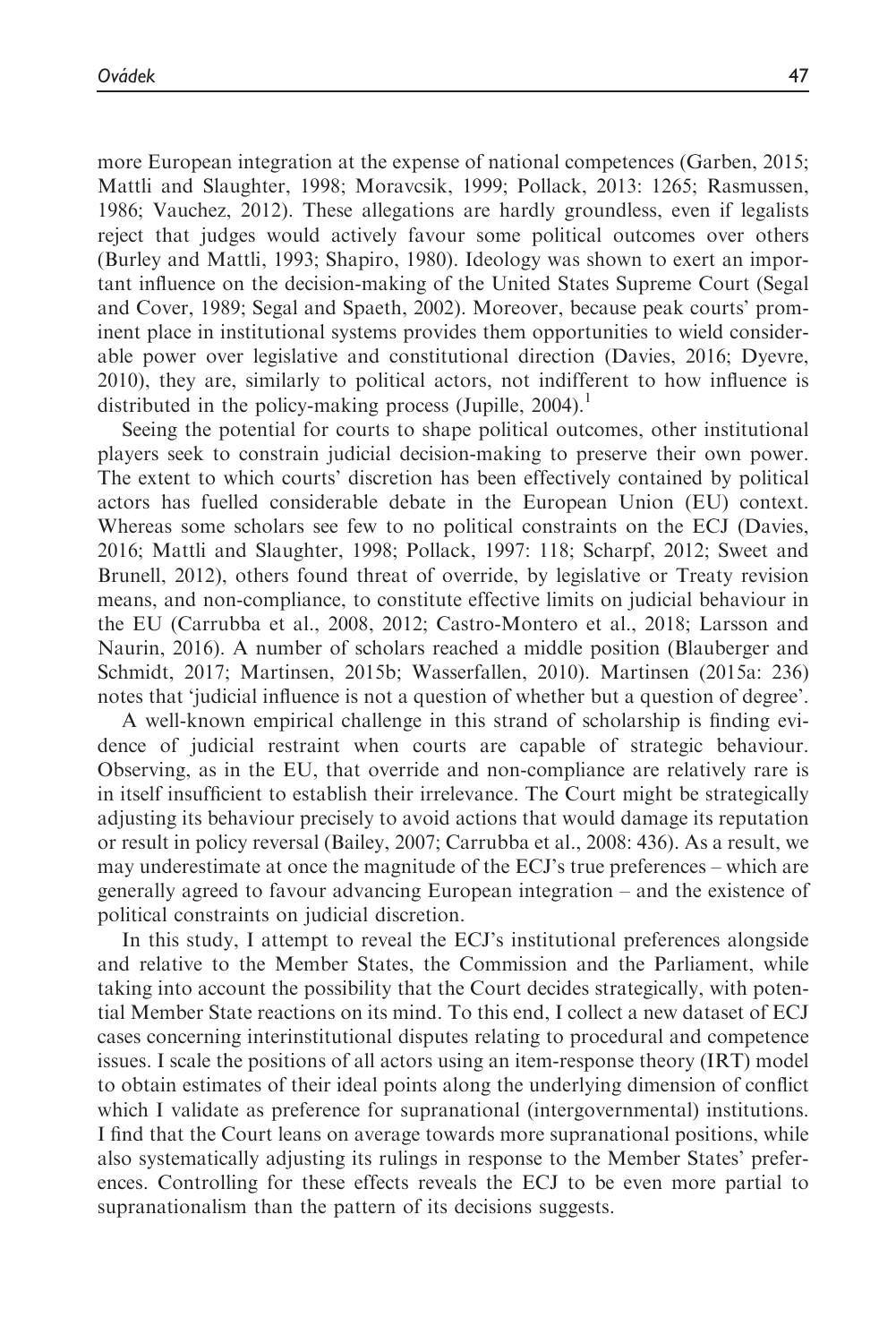### Institutional preferences and judicial discretion

To understand what institutional preferences of the ECJ look like, I begin from the procedural-political framework proposed by Jupille (2004). Jupille argues that actors inhabiting a certain institutional environment have preferences not only over the policies produced by the rules governing their interactions, but also about the procedures themselves, because they are instrumental in shaping the desired substantive outcomes. In the context of the EU, the various procedural rules for enacting legislation are set out in the applicable Treaties. Each policy area is associated with a given legislative procedure and in some cases different procedures are used within the same policy area. Because different procedures accord actors different degrees of influence over legislation (policy), procedural variation incentivizes conflicts over the choice of procedure, as actors seek to maximize their own influence (Jupille, 2004: 39).

In these interactions, which take place predominantly between the Commission, the Parliament and the Council/Member States, the ECJ has formally the role of an arbitrator. From a legalist perspective, the Court ensures that legislation is enacted in accordance with an appropriate legal basis which determines the applicable procedures. If a procedural dispute reaches the Court and it finds that a wrong legal basis was chosen, the contested act is struck down (Engel, 2018). Apart from being able to annul legislation, the ECJ wields the power of interpretation of what acts can be adopted under the various legal bases differentially distributing power among EU actors. As the Court proclaimed itself, this is a question of 'constitutional importance' (Opinion 2/00, para 5), because judgments in legal basis cases interpret choices – or supplant the lack thereof – made by the Member States when creating the Treaties. The political importance is compounded by the fact that Member States' veto rights are frequently at stake. For example, the Court's acceptance of Article 118a of the Treaty establishing the European Community (Maastricht version) as an appropriate legal basis for working time policies precluded the United Kingdom (UK) from vetoing the domestically controversial legislation. Loss of competences in social policy fuelled in regular intervals Conservative grievances about EU overreach until the Brexit referendum in June 2016.

Jupille (2004: 73) is agnostic about what drives the Court's decisions but admits that it should be subject to the same incentives as other actors. Assuming the Court is indeed interested in increasing its influence over policy, we should expect it to prefer outcomes shaped by legislative procedures that follow a supranational rather than an intergovernmental logic. There are two main reasons for such a preference that are consistent with Jupille's influence maximization hypothesis. First, under the comparatively most supranational, and by now ubiquitous, codecision procedure, the ECJ needs to be aligned with only one of the three main players to prevent legislative override (Dyevre, 2010: 309) or modification (Martinsen, 2015b: 1631) of its case law. Second, legislative outcomes that deepen and widen the reach of EU law – which are more likely under more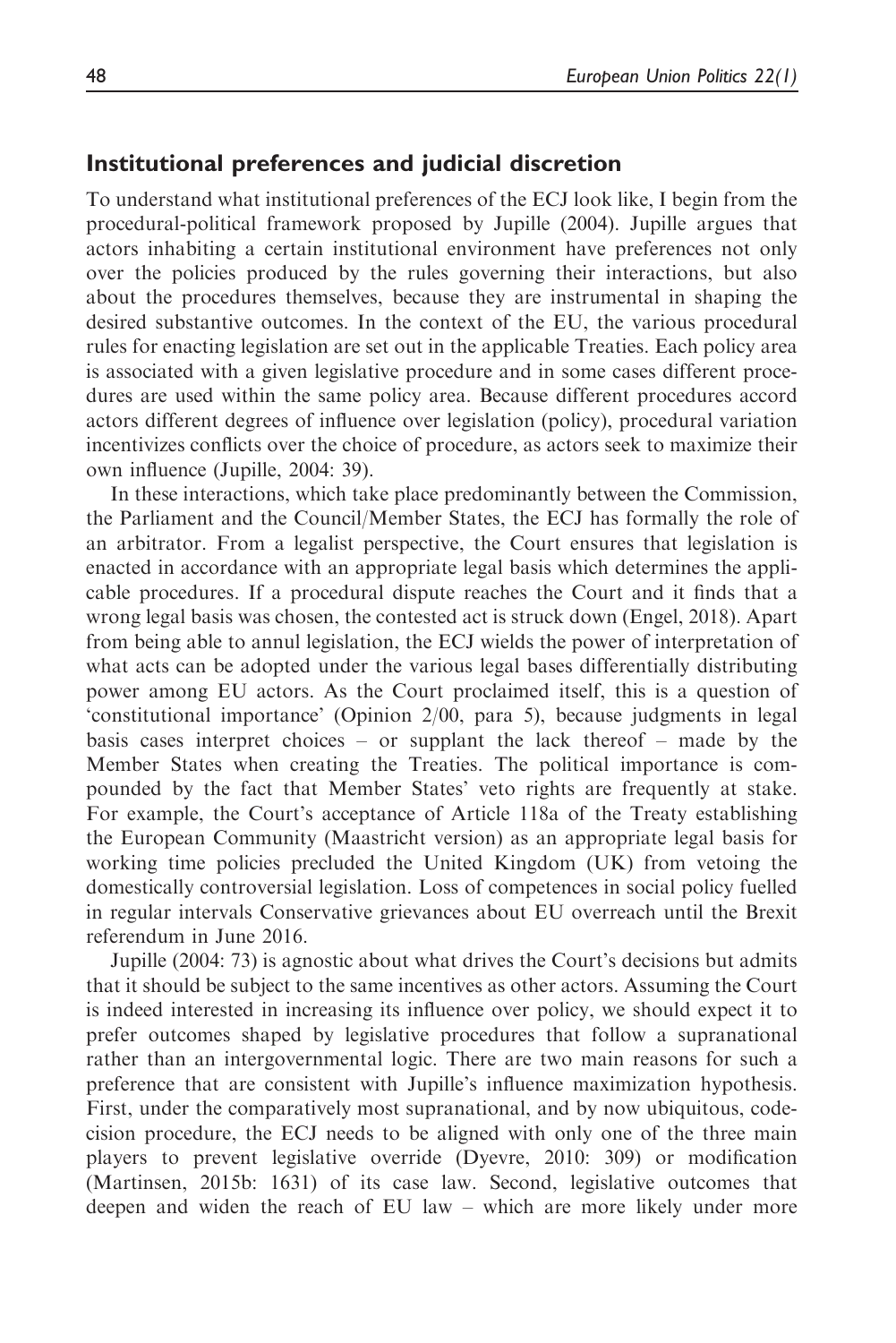supranational procedures  $-$  also extend the influence of the Court. Where EU legislation leaves a larger regulatory imprint, the ECJ is more likely to be called upon for interpretation through the preliminary reference system, through which the Court exercises the bulk of its judicial influence (Sweet, 2004; Weiler, 1994). Note that this second motivation of supranational institutional preferences is highly consistent with established accounts of 'integration through law' and the constitutionalization of EU law (Burley and Mattli, 1993; Rasmussen, 2014; Sweet and Brunell, 1998, 2012; Weiler, 1991).

Apart from institutional motivations, the ECJ might hold a relatively integrationist ideal point because its judges could simply be ideologically more pro-European than the average member of the EU establishment. On the one hand, governments appointing ECJ judges are constrained in their selection by the availability of legal professionals interested in EU law, which likely biases the eligible sample of candidates (but see Malecki, 2012). This soft constraint has become more rigid with the entry into force of the Lisbon Treaty which set up a special panel tasked with vetting judicial candidates. On the other hand, governments should have an incentive to appoint judges who are close to their integration ideal point (Kenney, 1998: 128). A recent empirical study does not, however, support this hypothesis (Hermansen and Naurin, 2020). Member States appear more interested in judges' economic views and their professional record than their integration preferences.<sup>2</sup> Regardless of nominations, Vauchez (2012) has argued that socialization processes at the ECJ promote a constitutional outlook on EU law, as well as judicial independence. The retention and transmission of institutional norms is also supported by a caste of largely pro-European legal clerks (Kenney, 1998, Zhang, 2016).

We begin to see the main contours of a model of the ECJ's institutional preferences. As an influence maximizing actor, the Court should prefer more supranational procedures over more intergovernmental ones. Appointment and socialization processes are more likely to amplify than dampen these institutional preferences. The most contentious issue in this model concerns the mechanism by which the Court's ideal point on a latent integration scale translates into observable judicial behaviour. Can the sincere, pro-integration preferences of the Court be observed in practice? Scholars have given different answers to this question. According to one school of thought, the Court is effectively unconstrained in its decision-making and can therefore freely pursue its own agenda to the fullest extent (Davies, 2016; Kelemen, 2012; Mattli and Slaughter, 1998; Pollack, 1997: 118; Scharpf, 2012; Sweet, 2004; Sweet and Brunell, 2012). Kelemen (2012) lists exhaustively possible court curbing measures, including resource punishment and jurisdiction stripping, but considers them infeasible due to high thresholds for both legislative (qualified majority voting (QMV) or unanimity) and constitutional (unanimity) override. In the case of competence disputes, to fully overturn or modify an ECJ interpretation of a legal basis, a Treaty amendment would be necessary, requiring unanimous agreement of the Member States and subsequent ratification by national parliaments or referendums.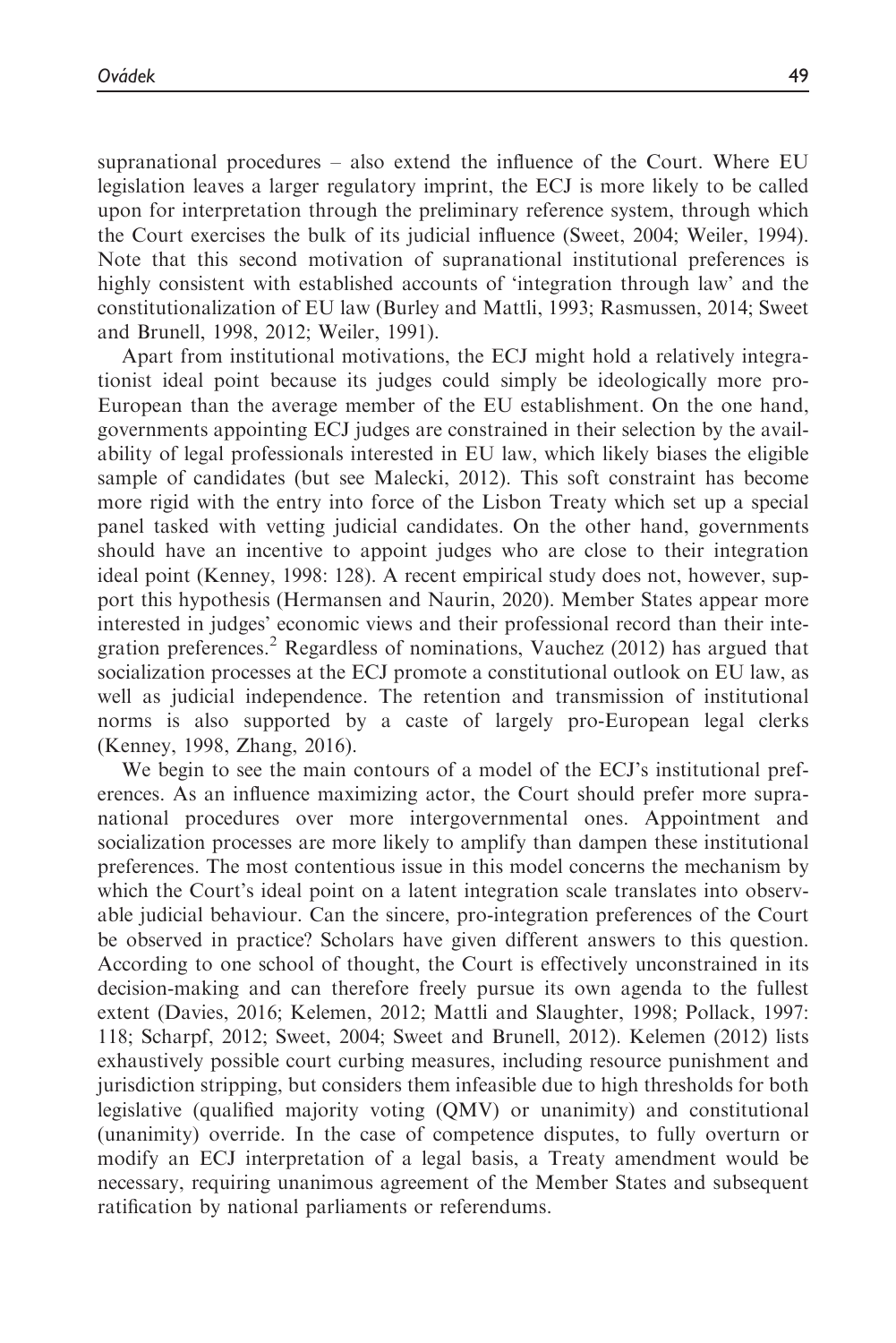What we can reductively call the 'neofunctionalist' line of scholarship has been challenged by a more 'intergovernmental' perspective of the Court's judicial behaviour. Carrubba et al. (2008) claimed that threats of non-compliance and legislative override constrain the ECJ's decision-making. The evidence they presented was, however, disputed by Sweet and Brunell (2012) who argued that precisely the opposite conclusions were to be drawn, an interpretation Carrubba et al. (2012) did not share. More recently, Larsson and Naurin (2016) and Castro-Montero et al. (2018), using larger datasets, rejected the hypothesis that the Court was not influenced by the threat of override. In response to criticism of the standard model of constraints, Larsson and Naurin (2016) qualify the theory by conditioning court behaviour on availability of information about principals' preferences. They found that Member States exert the largest constraining effect on ECJ decision-making when override can be enacted using QMV. Castro-Montero et al. (2018), for their part, focus on constitutional rather than legislative override and highlight the importance of timing: the ECJ is more vulnerable to constitutional override when the costs of convening an intergovernmental conference (IGC) have already been committed and the threat of Treaty revision 'punishing' the Court becomes more credible.

For the purposes of modelling the ECJ's institutional preferences, I take seriously both strands of literature. I assume the Court is likely to have sufficient discretion to pursue pro-supranational outcomes, while being risk-averse enough not to ignore Member State preferences entirely. I presume the threat of constitutional override or a similar court curbing mechanism constitutes a deterrent, even if actual override appears unlikely, due to the large amount of uncertainty about actors' preferences and their willingness to pursue them (Larsson and Naurin, 2016), which is compounded by logrolling (Carrubba et al., 2012: 215). In light of these considerations, I expect the Court to be more likely to rule against the Member States when they are ideologically divided and therefore less likely to agree to rein the ECJ in. In addition, due to information scarcity I expect the Court to be sensitive to political actors communicating their preferences directly in judicial proceedings. Finally, consistent with Castro-Montero et al. (2018), I anticipate that when an IGC is already ongoing, the Court will be less likely to rule against the Member States.

## Data

In order to estimate the ideal point of the ECJ in a common space with other EU actors, I compile a dataset of cases for which there is enough information to identify the underlying dimension of conflict.<sup>3</sup> These are so-called 'legal basis' cases (Bradley, 1988, 2011). This set of cases concerns typically the settlement of interinstitutional disagreements about the scope of EU competences and applicable legislative procedures (Engel, 2018; Hartlapp, 2018; Jupille, 2004). In competence matters in particular, the Treaties can be viewed as incomplete contracts, with the ECJ in charge of residual control rights resolving competing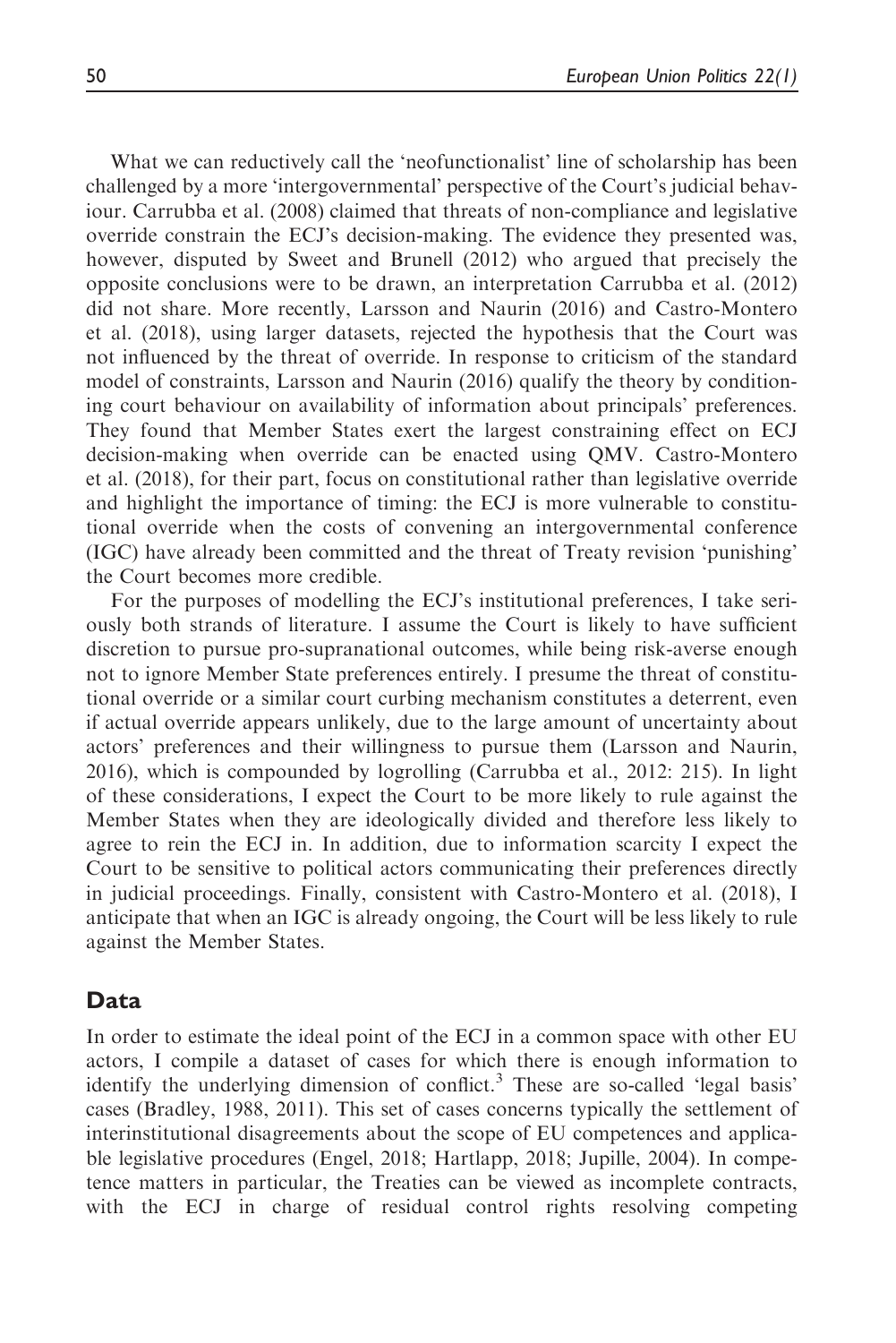interpretations of the contract where gaps or uncertainty exist (Farrell and Heritier, 2007; Jupille, 2007). These cases are therefore naturally more political and less technical than the median ECJ case about the operation of the single market, customs union or agricultural policy, which constitute the bulk of the Court's work.

Almost all competence disputes occur through the annulment procedure in which an applicant challenges, within a three month window, a legal act adopted by an EU institution. If the ECJ finds that an incorrect legal basis was used to enact legislation, the disputed act is almost always annulled (except if there are no procedural consequences). Additionally, under Article 218(11) of the Treaty on the Functioning of the European Union, EU institutions 'may obtain the opinion of the Court of Justice as to whether an agreement envisaged is compatible with the Treaties'. This rarer procedure is another conduit for judicial escalation of what Jupille (2004) calls 'procedural politics'.

The dataset of relevant court cases is selected in accordance with a set of criteria that each case must fulfil in order to warrant inclusion in the sample. First, I only look at annulment and opinion cases, because in preliminary references the positions of third parties submitting observations are not always described in sufficient detail by the Court and are open to interpretation. Second, the parties to a case must be institutional actors within the EU system, as these are the main protagonists whose preferences we are interested in scaling. Third, only cases concerning the choice of legal basis are eligible. The Court of Justice is tasked with adjudicating the different positions of EU institutions which ultimately forces it to take a side as regards the existence of a competence and the applicable procedure. These choices can be coded as more or less integrationist, which is crucial for validating estimates of actors' ideal points.

This sampling strategy yields 122 cases. For each case I code the (1) applicant; (2) defendant; (3) date of submission; (4) date of decision; (5) court formation; (6) judge-rapporteur; (7) Advocate General; (8) actors intervening or submitting observations and in support of whom; (9-12) the preferred legal basis of the applicant, the defendant, the Court and the Advocate General; (13) contested act or agreement; and (14) party whose legal basis preference is endorsed by the Court ('winner'). Figure 1 shows the number of cases in the dataset by applicant over time. The other variables are broken down in the Online appendix.

What is interesting about the temporal pattern is that despite the number of Member States swelling from nine when the first case was filed to 28 and later 27, the Member States are not pleading significantly more legal basis infringements. Because the Member States are each able to bring disputes before the Court, the Council acts as applicant only very rarely, but it is almost always on the defendant's side in annulment cases as the institution adopting most legal acts. When it comes to the Commission and the European Parliament (EP), both have initiated a steady stream of cases over the years. Prior to the 1980s, Jupille (2004) found that the conditions of procedural politics, notably procedural variation incentivizing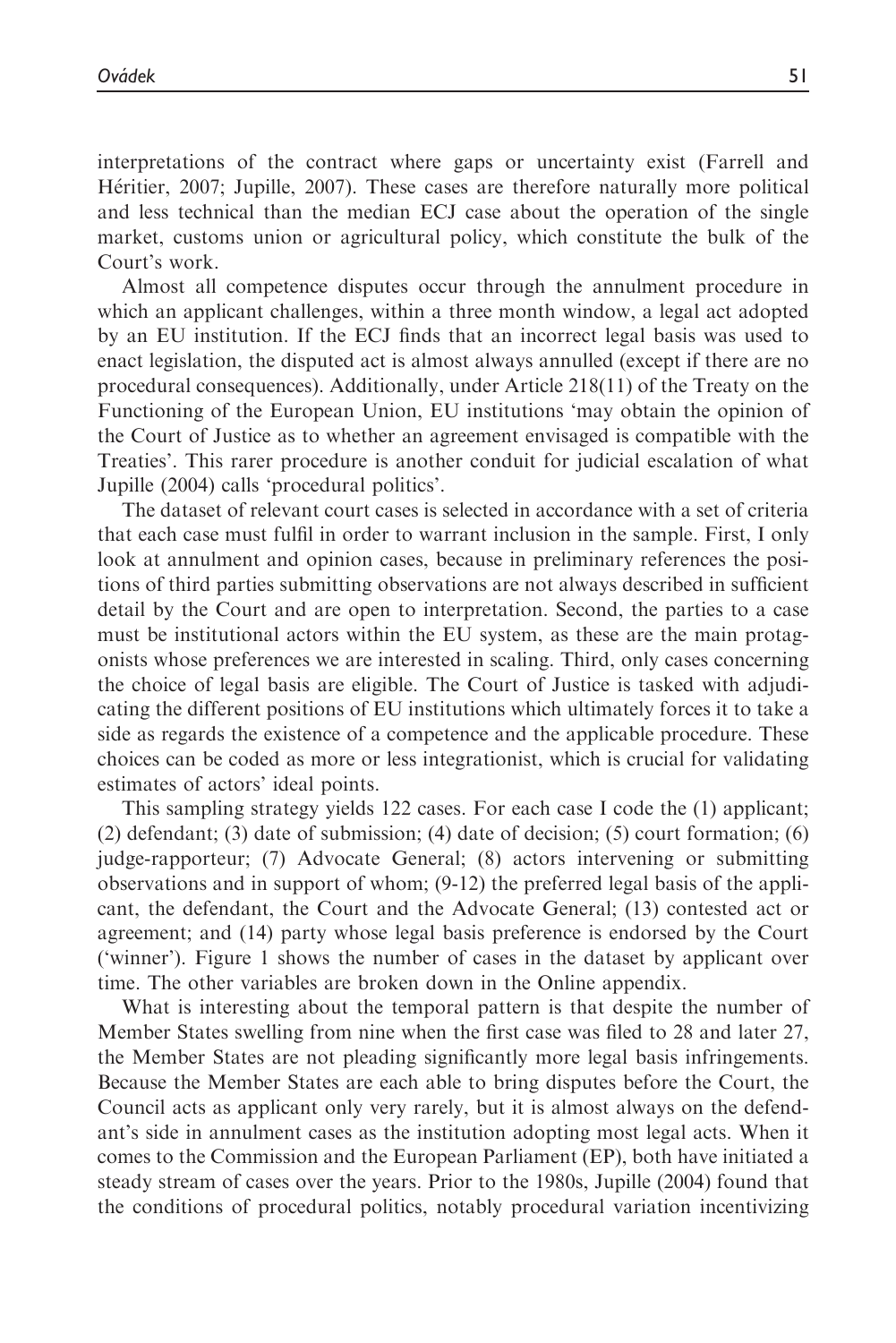

Figure 1. Legal basis court cases by applicant and year of submission. Note: COM: European Commission; EP: European Parliament; MS: Member States.

interinstitutional conflict, were not fully present in the EU. My dataset is consistent with this finding.

When it comes to litigation success (see the Online appendix), there are great disparities not only between individual actors but also when comparing the overall group win rate of the EU institutions against the Member States. The Member States win on average only approximately one in four cases, whereas the Commission wins 60% and the EP 68% of the cases they bring. Among repeat Member State plaintiffs, France has the best record and Spain the worst. The most active Member State plaintiff is the UK and its win rate is similar to the Member State average.

Does the basic discrepancy between the success rate of the EU institutions and the Member States automatically mean that the Court is biased? Not necessarily. A distinguishing feature of Member State annulment actions is that they typically relate to being outvoted in the Council, either on content, procedure or both. As a result, when a suit is initiated by a Member State, it likely begins from a loser status quo position. Siding with the already formed majority in the Council should be politically more expedient for the Court, which would explain the low success rate of Member States in legal basis disputes. The same reasoning does not conversely apply to the high success rate of the Commission and the Parliament, however. Rather, Commission and EP challenges force the Court to pick a side, and more often than not, the ECJ goes along with the arguments of the EU institutions in competence disputes.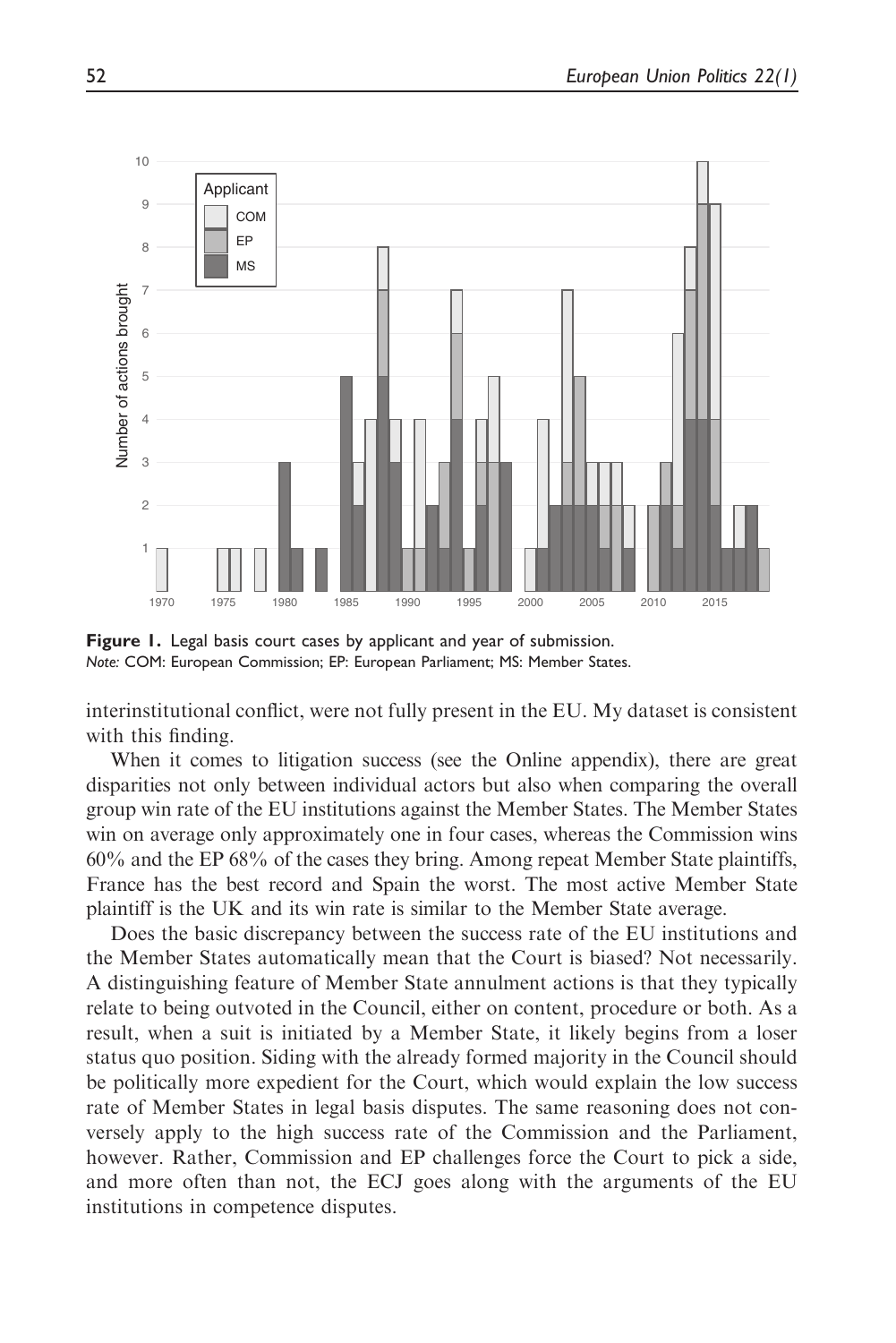On its own, the identity of the applicant would be insufficient to robustly scale the preferences of all actors. Fortunately, annulment cases contain also interventions. Any number of actors – from the same set of EU institutional players – can intervene in support of either the applicant or the plaintiff. A major advantage of these interventions is that they explicitly indicate the direction of support, removing need for additional manual coding.

## Ideal point estimation

We can think of each legal basis dispute as an opportunity for actors to cast a vote on a given competence issue. Ideal point models – and spatial models of politics more generally – assume that these votes are to at least some degree an expression of actors' most desired state of the world. We will call the procedural issues at the heart of each dispute 'items'. Items effectively elicit responses (votes) from actors that enable us to measure their behaviour.

I estimate the positions of EU institutional actors using a Bayesian ideal point item-response theory (IRT) model. The model takes as input actors' responses to a set of items and estimates on this basis the ideal position of each actor on a latent dimension. Because legal basis cases offer a well-defined set of items where actors respond to a relatively consistent type of issues  $-$  i.e. what degree of supranationalization should pertain to a given legislative area – my focus is on a unidimensional ideal point model along a latent supranational-intergovernmental continuum (but see Hix and Crombez, 2005). Compared to existing efforts in EU studies, which have scaled the voting behaviour in the EP or the Council but not both together (Hagemann, 2007; Hix and Crombez, 2005; Hix et al., 2006; Lindst€adt et al., 2011; Lo, 2018; Thomson et al., 2004), a major contribution of my ideal point model is that it estimates the positions of all relevant institutional actors at once and locates them in a common space, including the elusive ECJ.

I code each case as a vote on a given legal basis issue. Actors, including the Court and the Advocate General (AG), either support the judicial action (1) or oppose it (0). Support is expressed either by bringing an action (applicant), intervention in support of another actor, or, for the Court and the AG, granting or rejecting the application. I exclude defendants from the dataset because they have little discretion in deciding how to 'cast a vote' in court cases.

An IRT ideal point model is comprehensively described and dissected by Bafumi et al. (2005). The model, along with Bayesian estimation of its parameters, was notably popularized in political science by Jackman (2000) and Clinton et al. (2004). Programmatically, I rely on software developed by Kubinec (2019b) in R and Stan. Although notation used in the literature varies to some extent (I follow Bafumi et al., 2005), a basic two-parameter IRT ideal point model can be written as:

$$
Pr(y_i = 1) = \text{logit}^{-1}(\gamma_{k(i)}(\alpha_{j(i)} - \beta_{k(i)}))
$$
\n(1)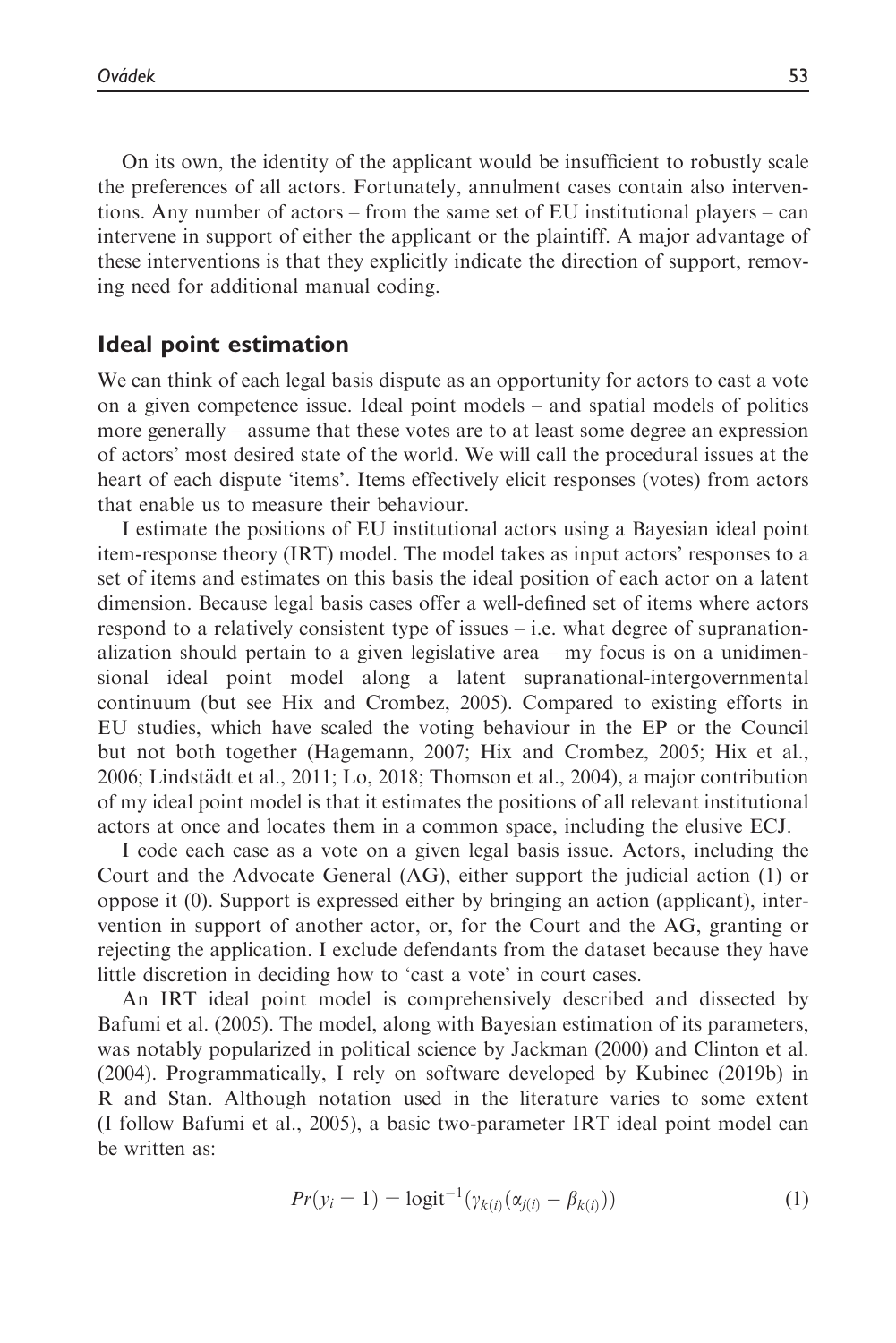where the probability of the *i*-th response (vote cast)  $\nu$  depends on the ideal point  $\alpha$ of person *i*, the 'difficulty' parameter  $\beta$  of item k and the discrimination parameter  $\gamma$  of item k. The subscript i captures the fact that not every person responds to every item, so each response is indexed separately (Bafumi et al., 2005: 172). The main difference between traditional IRT and an ideal point model is that whereas the direction of the discrimination parameter and the 'ability parameter' (the ideal point) are constrained in their direction – a correct answer on a test is associated with higher ability and vice versa – in ideal point models, these parameters are unconstrained (Kubinec, 2019a: 6). When a Member State brings an annulment action against the Council in a legal basis dispute it is most often because it was outvoted by other Member States. In such circumstances the plaintiff seeks a more intergovernmental procedure (one that would confer a veto) than the status quo. On the contrary, actions brought by the Parliament typically seek the imposition of a procedure on the opposite (supranational) end of the integration dimension. Unlike traditional IRT, ideal point models allow the same outcome (annulment) to be associated with diametrically different points on the latent scale.

In the most common Bayesian implementation of this model, the unobserved parameters  $\alpha_i$ ,  $\beta_k$  and  $\gamma_k$  are random variables with normal prior distributions (Kubinec, 2019a: 8):

$$
\alpha_j \sim N(0, 1) \n\beta_k \sim N(0, 2) \n\gamma_k \sim N(0, 5)
$$
\n(2)

One of the advantages of this estimation framework is that it enables us to include predictors that systematically influence the priors of items and persons. The regression coefficients in such a multilevel setting help identify the model by breaking reflection invariance resulting from the unconstrained parameters (Bafumi et al., 2005: 178). But first I estimate ideal points with only weakly informative priors to establish the general validity of this approach and only later add predictors to adjust the model according to theoretical expectations.

I estimate a time-invariant ideal point model from 788 observations of actor positions ('votes') in 122 legal basis cases.<sup>4</sup> In addition to defendants' votes I exclude those of actors who cast less than three votes in total, yielding estimates for 26 unique actors. The model is fitted using Stan's (full Bayesian inference) Markov chain Monte Carlo (MCMC) sampler – the so-called No-U-Turn Sampler (NUTS), a variant of Hamiltonian Monte Carlo (Gelman et al., 2013). Although my interpretation relates to the ideal point estimates, the results should always be seen in the context of the credible interval. The larger the interval, the less certainty we should attach to the ideal point estimate.<sup>5</sup>

The fitted model shows intuitively understandable separation between the ideal points of EU actors and the Member States (Figure 2). The latent dimension can be *prima facie* interpreted as spanning from 'more supranationalism' to 'more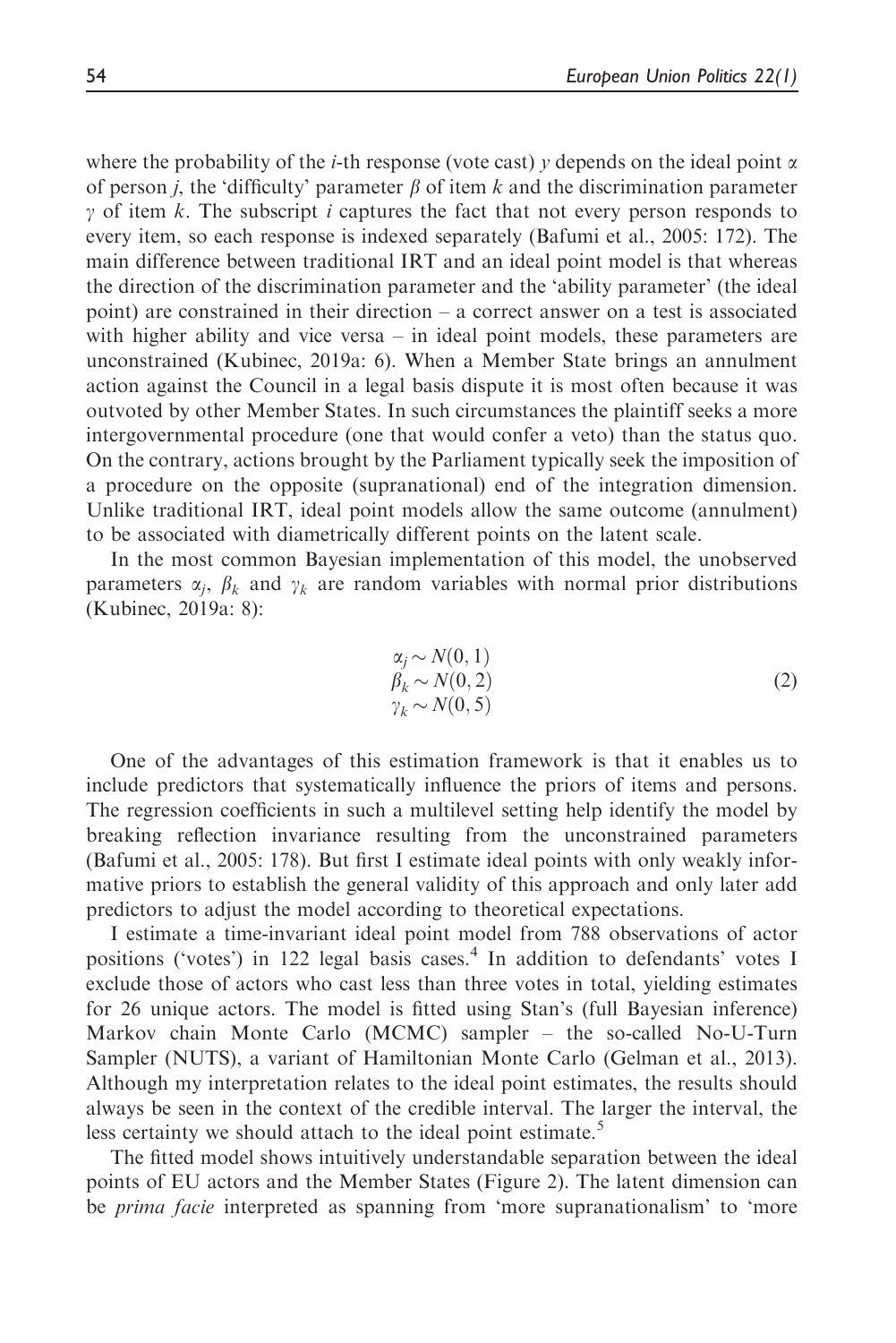

Figure 2. Ideal point estimates (with 95% credible intervals) of EU institutional actors based on positions in legal basis cases.

Note: AG: Advocate-General; AUT: Austria; BEL: Belgium; CJ: Court of Justice; COM: European Commission; CZE: Czechia; DEN: Denmark; EP: European Parliament; ESP: Spain FIN: Finland; FRA: France; GBR: United Kingdom; GER: Germany; GRE: Greece; HUN: Hungary; IRL: Ireland; ITA: Italy; NED: Netherlands; POL: Poland; POR: Portugal; ROM: Romania; SVK: Slovakia; SWE: Sweden.

intergovernmentalism' with the EP occupying the most supranational position and the notoriously Eurosceptic UK the most extreme intergovernmental pole. The much greater support for EU integration in the Parliament and the Commission as compared to the Council is in line with previous scaling efforts using different data (Kaeding and Selck, 2005: 283; Thomson et al., 2004: 250). The application of alternative scaling techniques, reported in the Online appendix, yields comparable ideal point estimates.

The Commission's ideal point, while relatively supranational, is closer to the Member States than the EP's, which is consistent with Jupille (2004: 96) but divergent from Selck (2004: 209), Thomson et al. (2004: 250) and Tsebelis and Garrett (2000: 15). Among the Member States we can note the proximity of Ireland to the UK, as well as the four Visegrad countries huddled together nearer the intergovernmental side of things. Conversely, compared to other Member States, Belgium, the Netherlands and Spain come out as supporters of supranational procedures, which makes intuitive sense.

The ECJ is located between the Member States and the Commission and the Parliament, but leaning more towards supranational rather than intergovernmental preferences, which conforms to the consensus in the literature (Pollack, 2013: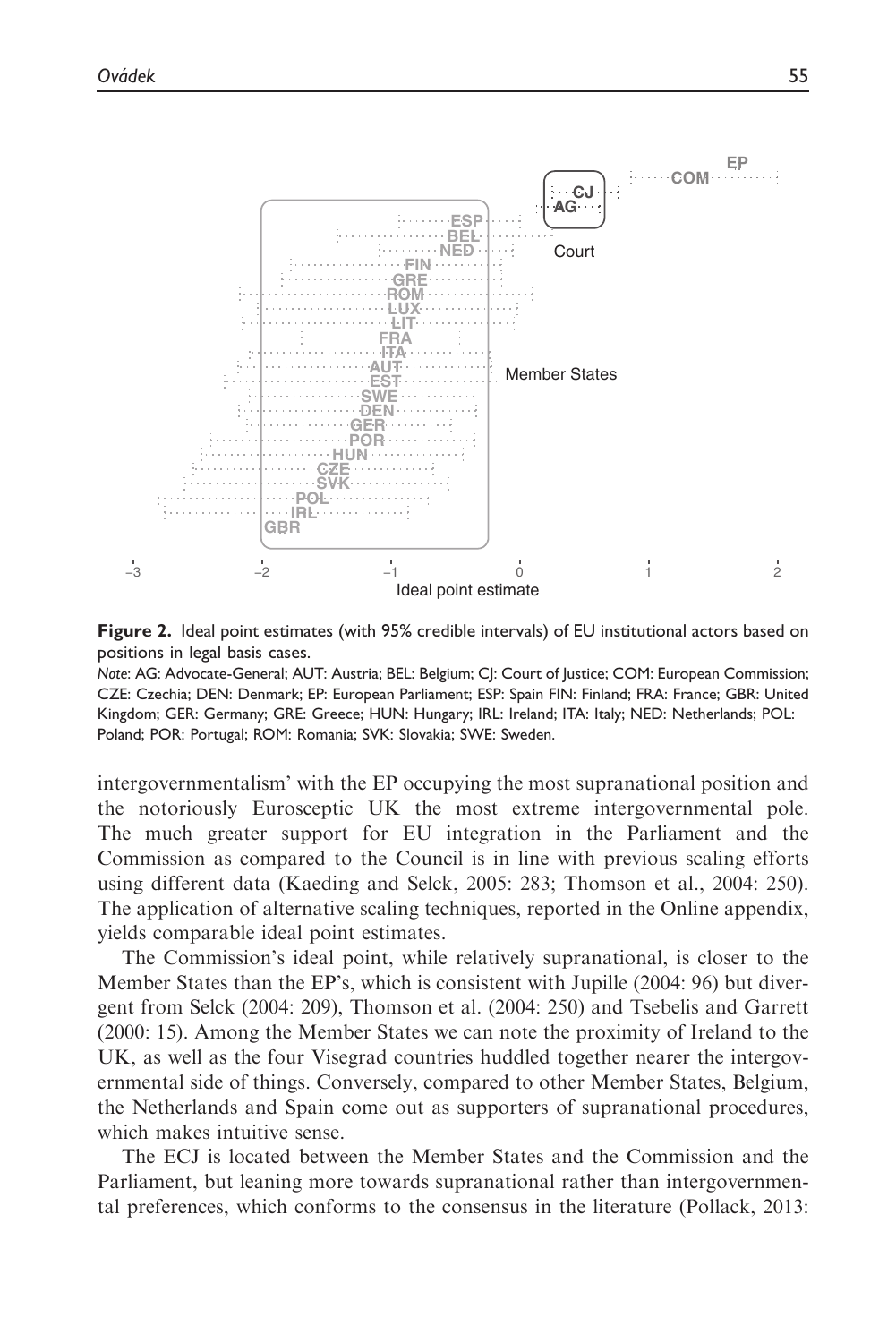1265). At this point, the interpretation of the model depends on one's theoretical perspective and belief in the strength of existing empirical research on court curbing. If, following Sweet and Brunell (2012), Kelemen (2012) and others, the ECJ is effectively unconstrained in its decision-making, then this model shows the true ideal point of the Court. However, if Larsson and Naurin (2016) and Castro-Montero et al. (2018) are right, the Court's decisions respond strategically to Member State preferences, in which case, what we see in this model is not the ECJ's *ideal* point but rather a summary of strategic behaviour intended to approximate the ideal point. I investigate this possibility later and include covariates in the ideal point estimation intended to reveal the true latent institutional preference of the Court. But, first, I validate the latent dimension in the model.

### Validation of the latent dimension

An important aid for the interpretation of the latent dimension is contained in the legal bases defended by the various parties in the course of court proceedings. I convert the legal basis positions expressed in cases into procedural preferences and manually scale these according to how much power they confer on the EP and the adoption rule in the Council (in other words, the degree of supranationalism): QMV in the Council is more supranational than unanimity which is nonetheless more than no competence at all (*majority > unanimity >* 0); EP consultation is more supranational than no parliamentary involvement but both are inferior to the cooperation (SYN) and codecision procedures  $(COD > SYN > CNS > 0)$ (Jupille, 2004: 62).

Figure 3 plots the distribution of procedural preferences revealed by the various actors in court proceedings, conditional on actor (including status quo set by procedure used to enact disputed act) and who the applicant was (grouped under 'MS' if applicant is Member State). Moving up and/or to the right, the legislative procedures become more supranational. The bottom-left starting point signifies no competence, denoted by zero, on both the EP and Council axes. In the top-right corner is the most supranational of the standard legislative procedures, the codecision (or ordinary legislative) procedure.

The data support our interpretation of the latent dimension behind legal basis disputes as preference for supranationalism. Actors are shown to choose procedures in a self-interested and strategic manner as predicted by the theory of procedural politics (Jupille, 2004). When the Commission or the EP challenge an act, they tend to argue most often that the procedure that should have been used is the codecision procedure. On the contrary, when the applicant is a Member State – a situation arising typically following a lost QMV vote in the Council – it tends to argue that the EU had no competence or that the Council should have decided by unanimity in the disputed file. Expectations of procedural theories regarding actors' ideal points are borne out even in the details: the Commission argues exclusively for majority voting in the Council but is more willing to compromise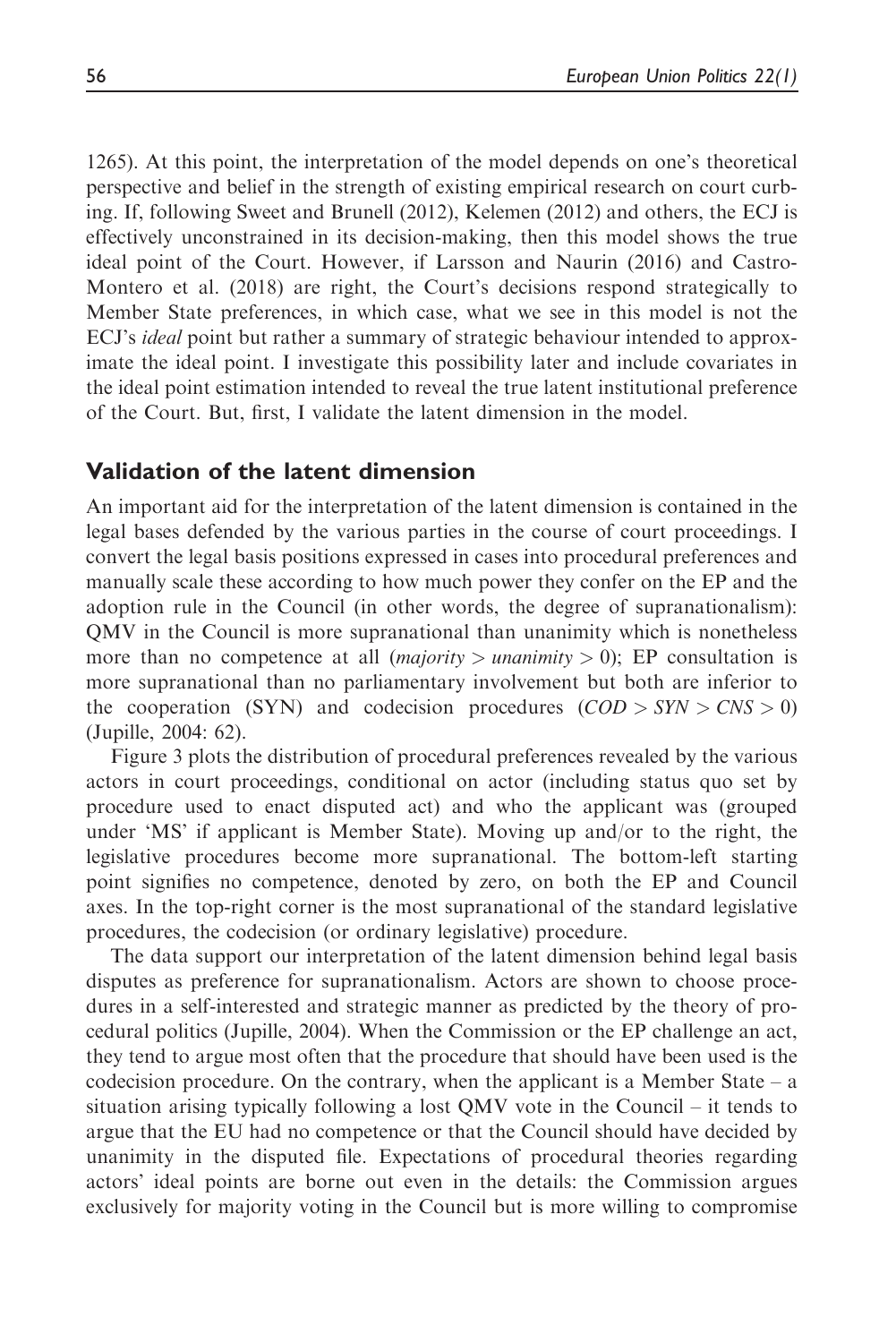

Figure 3. Distribution of procedural preferences conditional on actor and applicant. The top two rows show procedural preferences of the four different actors plus status quo procedure (disputed act) when the applicant is the Commission or the Parliament. The third row shows the procedural choices when the applicant is one of the Member States. White space signifies zero observations.

Note: CNS: consultation; COD: codecision; COM: European Commission; EP: European Parliament; MS: Member State; SYN: cooperation.

on EP involvement whose increase limits the Commission's power (Jupille, 2004: 62; Tsebelis and Garrett, 2001: 374).

Roughly the same dynamics can be observed from the perspective of the defendant. A challenging Member State is rebuffed as the defending side protects the status quo, which was achieved most often by the application of QMV in such cases. Conversely, when the Commission or the EP are attacking, it is usually because a more intergovernmental alternative was chosen and the defendant (the Council) stands up for that original choice. The Court appears to balance the interests of the EU players and the Member States, subject to the caveat that we have not yet modelled the effects of the theorized constraints on judicial behaviour.

# Judicial behaviour under constraints

I return to the specific issue of judicial decision-making and the possibility that the ECJ's discretion is constrained by threat of override or a similar court curbing mechanism. As an initial step, I estimate the possible effects of three independent variables on the probability of the Court granting an action, conditional on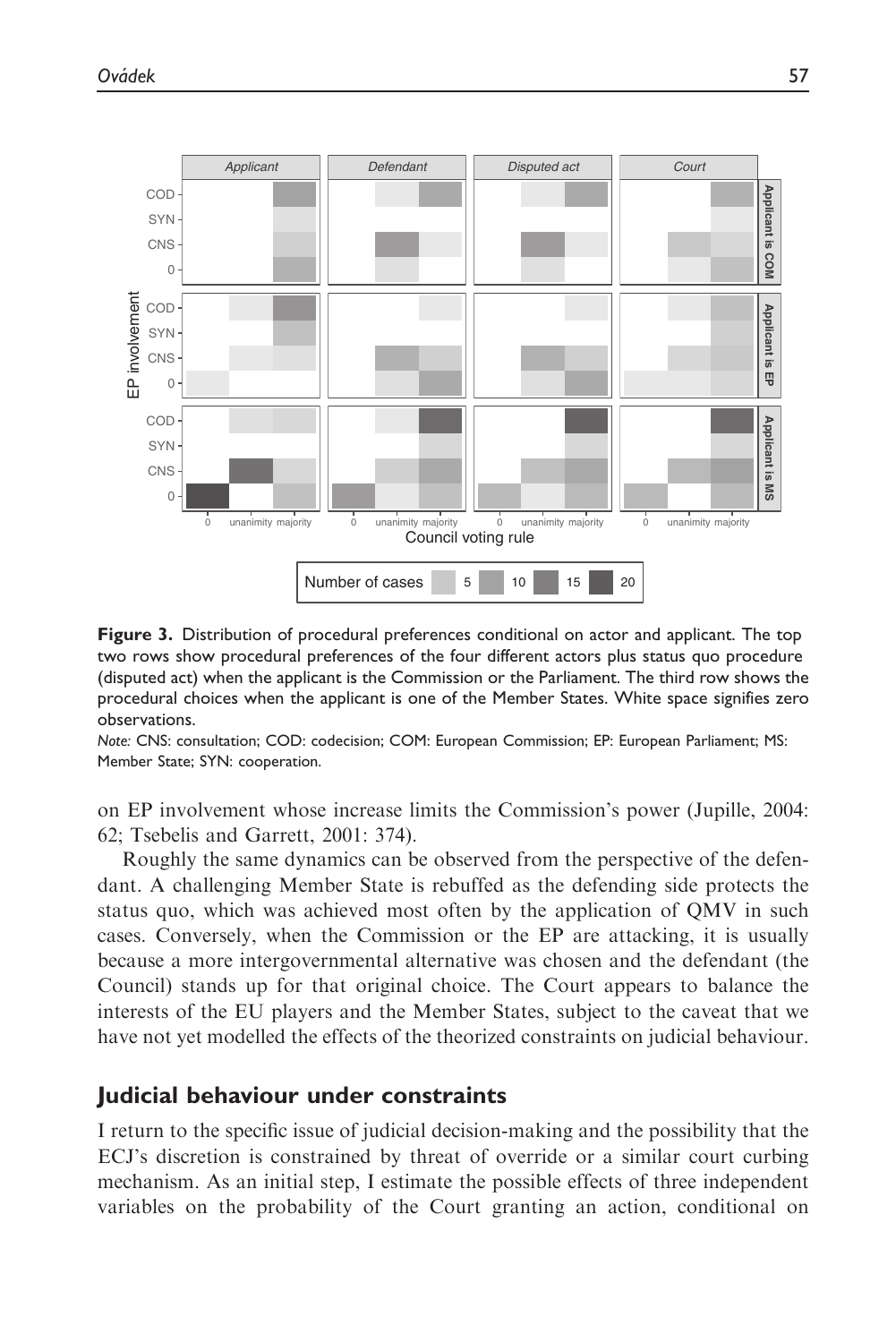whether the applicant is an EU institution or a Member State. First, I look at the size of litigant coalitions supporting and opposing each action. Owing to uncertainty about actors' positions and importance attached to them, I hypothesized that the ECJ will be sensitive to Member States openly communicating their position by submitting interventions. The more Member States support (oppose) an action, the more likely the Court grants (rejects) it. Second, ideological heterogeneity in the Council should decrease the probability of a ruling favourable to the Member States, as the likelihood of court curbing action is lower. Third, I expect the Court to be more accommodating towards the Member States during IGCs when Treaties can be more easily revised: the Court should be less likely to rule against the Member States in order to avoid an adverse Treaty amendment.

I differentiate the size of Member State litigant coalition on each side (including applicants, defendants and interveners) to create the variable netsize. The unweighted variable is negative when more Member States oppose an action than support it. The more robust weighted variable employed below takes the number of votes each intervening Member State has in the Council (to account for their relative power), divides it by the total number of Member States (to account for a changing size of the pool of potential litigants) and corrects for the general propensity of Member States to litigate and intervene in interinstitutional cases (see the Online appendix for further details). I estimate the effect of this variable on the probability of the ECJ deciding in favour of the i-th application via logistic regression:

$$
\log \frac{p(y_i = 1)}{1 - p(y_i = 1)} = \beta_0 + \beta_1 \text{netsize}_i + \beta_2 \text{application}_i + \beta_3 \text{chambersize}_i + \beta_4 \text{actiontype}_i
$$
\n(3)

The model controls for whether the action was brought by an EU institution or a Member State, the judicial procedure (annulment or opinion) and the weighted size of the deciding court chamber. The latter variable is measured as a proportion of all ECJ judges at the time of the ruling, which also captures the salience of the case, at least as perceived by the Court. However, because the chamber system was only created in response to a rising caseload, the variable is weighted by the backlog pressure on the ECJ (number of pending cases at the time of the decision) to capture the stark increase over time in the number of cases the Court deals with.

The marginal effects plots (Figure 4) show that the probability of winning a legal basis case grows with the size of the net coalition backing the plaintiff and vice versa. As hypothesized, the more Member States support (oppose) an action, the more (less) likely it succeeds before the Court. Net opposition by 10 Member States translates into a probability of 10% that a challenging Member State wins their case, while, at the same level of opposition, the Commission and Parliament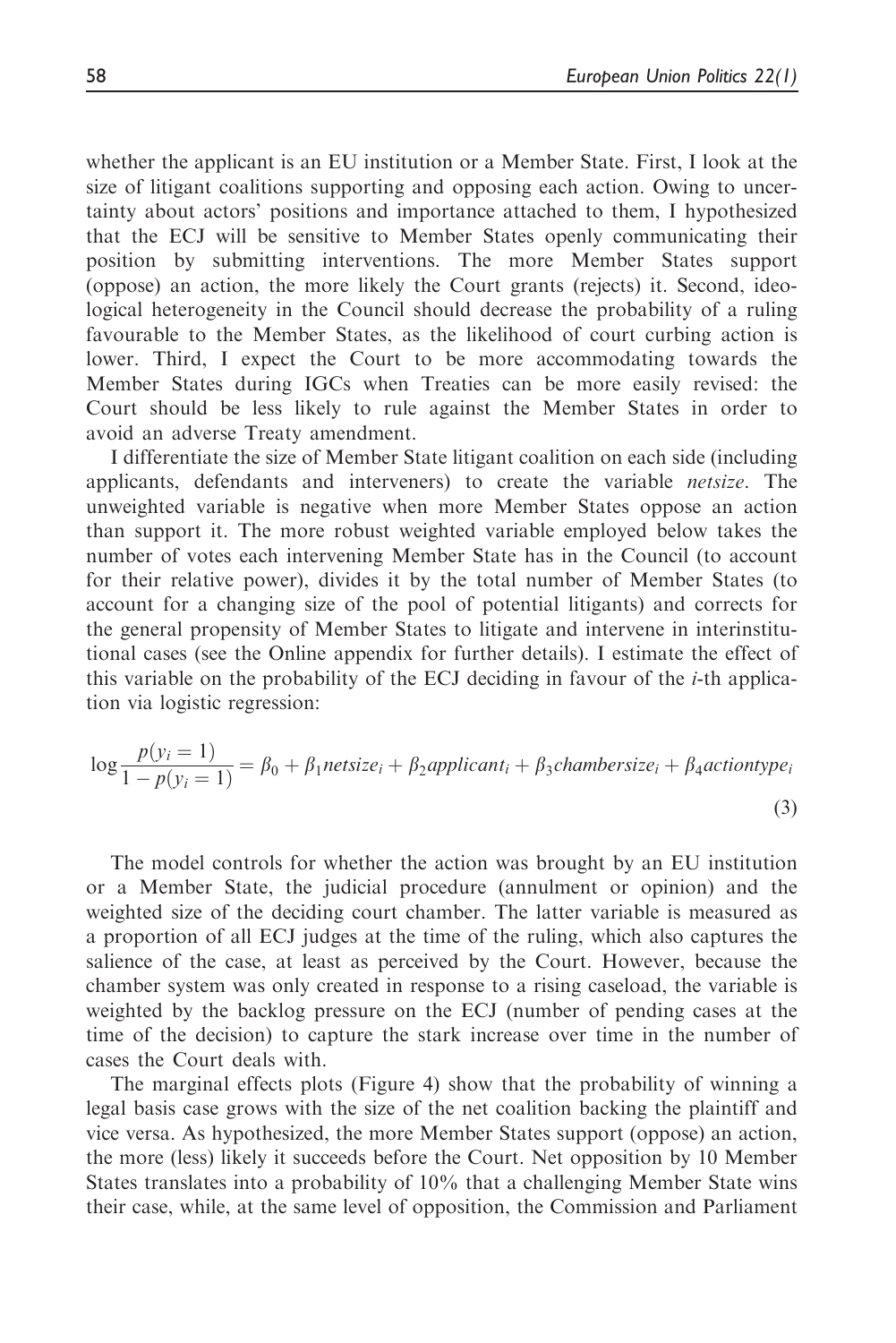

Figure 4. Probability of ECJ ruling in favour of an application conditional on net coalition size with 95% confidence intervals. The two panels show results using different specifications of the independent variable.

Note: ECJ: European Court of Justice; EU: European Union; MS: Member States.

have a nearly 50% chance of winning, reflecting the statistically significant discrepancy in how the two sets of actors are treated on average. With a net support of 10 Member States, the chances of winning are considerably higher at 38% for the Member States and 85% for the EU institutions. The chances of the Commission and the Parliament therefore increase slightly more over this interval, although their slope begins to flatten around net support of five. The opposite is true for the Member States' applications whose chances rise faster as numbers mount. This curve (over the observable range of data) is approximately consistent with the mechanism of the threat of (constitutional) override, as its credibility should depend on reaching a numerous coalition.

Second, I examine the possibility that ideological heterogeneity among Member States enables judicial discretion. I consider both the traditional left-right dimension of political conflict, as well as Member State governments' positions on EU integration. Following König (2001) and Jupille (2004), I use the maximum leftright and EU integration distance between any two Member States at any given moment as a proxy for measuring heterogeneity. Because the type of applicant is a critical component conditioning the variables of interest, I resort to interaction terms in the logistic regression, in addition to controlling for the mean levels of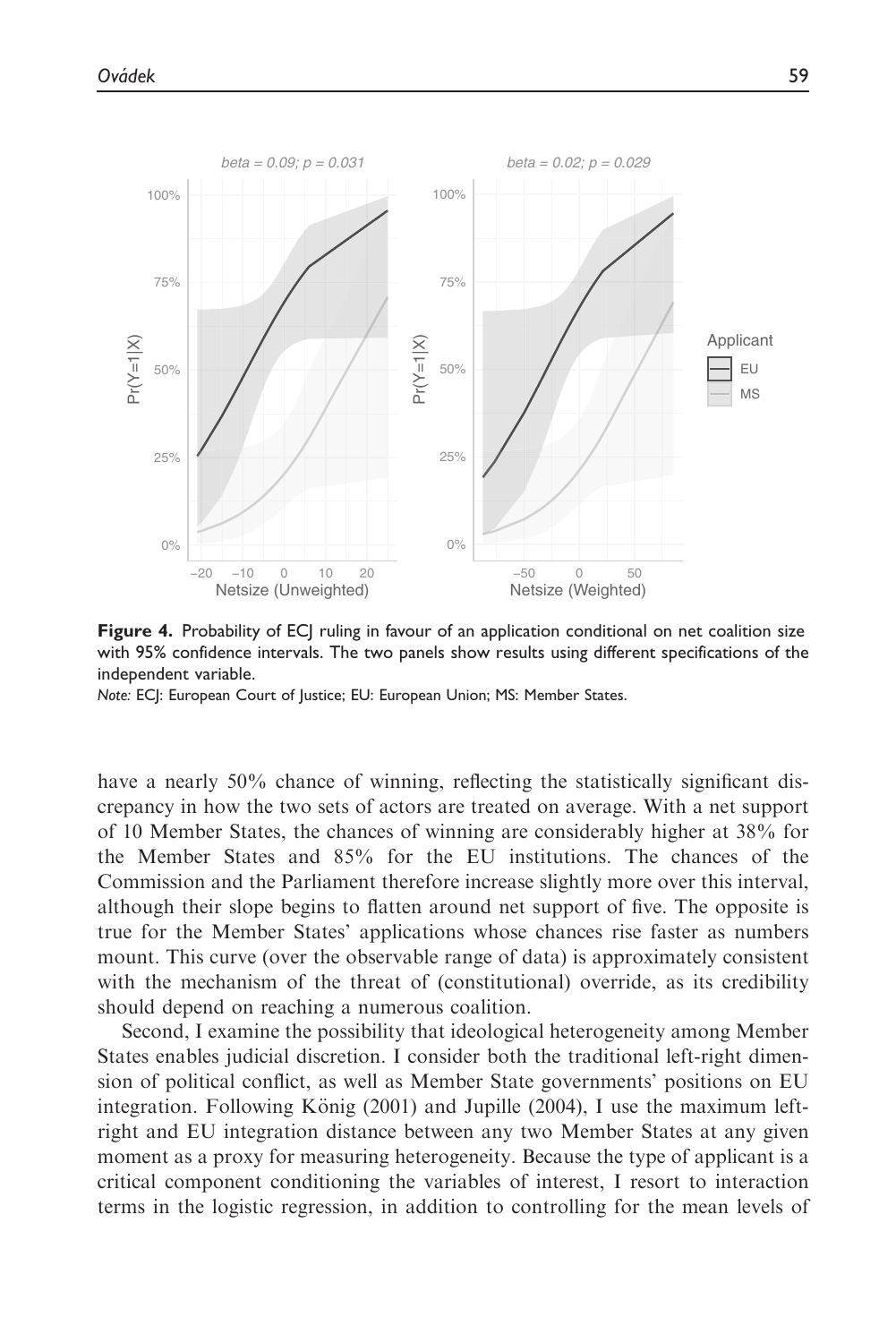



Note: ECJ: European Court of Justice; EU: European Union; EUheter: Heterogeneity in preference for European integration; MS: Member States.

integration and left-right preference:

$$
\log \frac{p(y_i = 1)}{1 - p(y_i = 1)} = \beta_0 + \beta_1 \text{application}_{t_i} + \beta_2 \text{chambersize}_{t_i} + \beta_3 \text{EUlevel}_{t_i}
$$

$$
+ \beta_4 \text{LRlevel}_{t_i} + \beta_5 \text{EU heter}_{t_i} + \beta_6 \text{LRheter}_{t_i} + \beta_7 \text{actiontype}_{t_i}
$$

$$
+ \beta_8(\text{application}_{t_i} \times \text{EU heter}_{t_i}) + \beta_9(\text{application}_{t_i} \times \text{LRheter}_{t_i})
$$
(4)

In this equation, I model the possible heterogeneity effects without the *netsize* variable tested above. Due to the considerable disagreement in the literature about the feasibility and prevalence of constraints on judicial behaviour, I entertain the possibility that not all hypothesized effects will actually be observed and therefore treat them first separately. Results from regression models aggregating all variables are discussed later.

The marginal effects of the two interaction terms tell a complex story (Figure 5). First, as anticipated, left-right heterogeneity – which portends difficulty obtaining unanimity needed for constitutional override – makes the Court more likely to rule in favour of EU institutions and less likely to rule in favour of the Member States.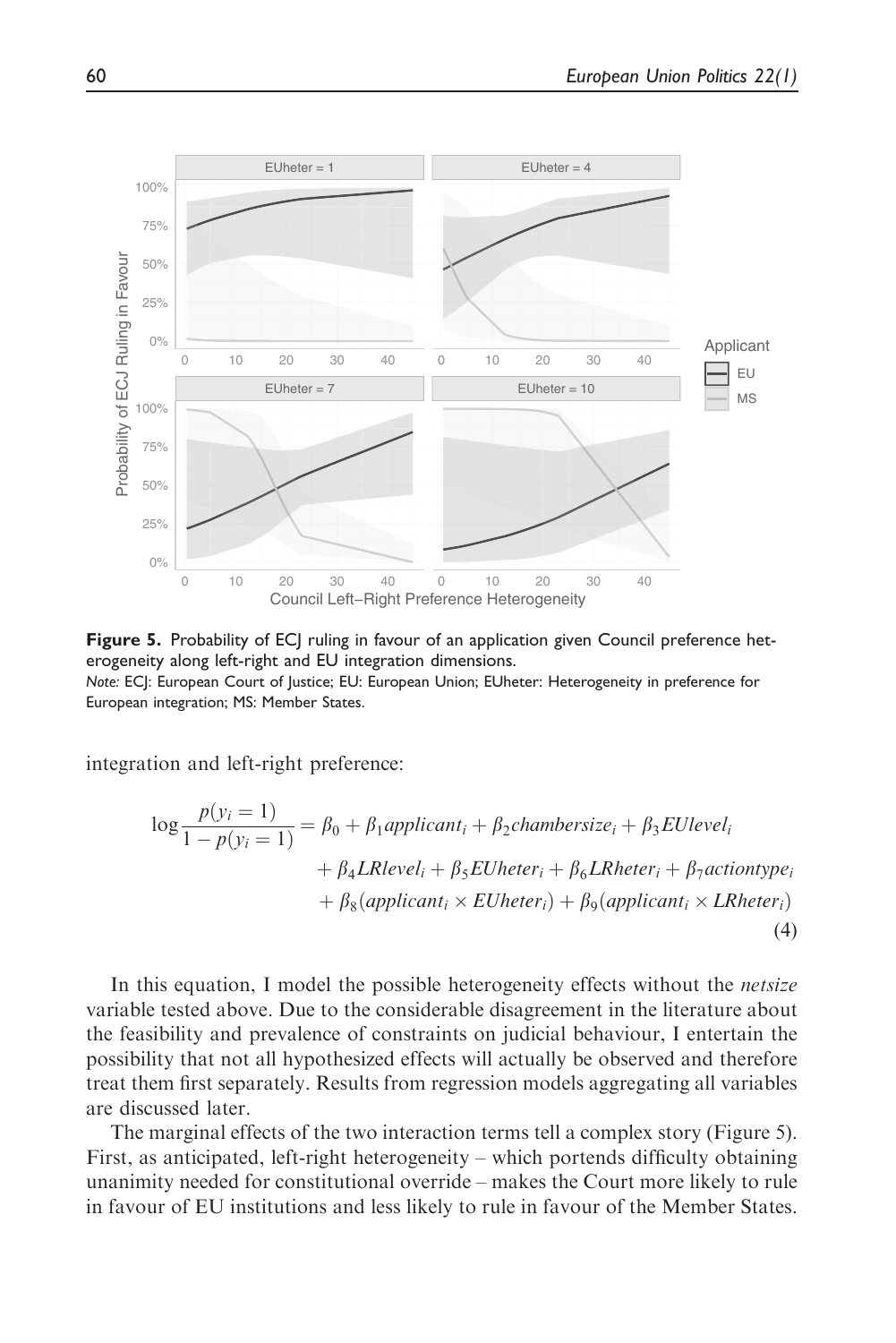

Figure 6. Probability of ECJ ruling in favour depending on whether it was handed down during an IGC or not.

Note: ECJ: European Court of Justice; EU: European Union; IGC: Intergovernmental Conference; MS: Member States.

However, the level of polarization on the EU integration dimension has the opposite effect. Under the conditions of consensus on EU integration (and controlling for its mean level), the ECJ is very likely to rule in favour of the Commission and the Parliament, while the Member States are almost certain to lose. The probability that the Commission or the Parliament win a case they initiated increases by approximately 16 percentage points as we move from low to average left-right heterogeneity (with other variables at reference or mean levels). Conversely, the Member States become less likely to win over the same interval by nearly 45 percentage points. But under the conditions of dissensus – that is, when the Council is more polarized – the Member States are more likely to win a case than the EU institutions. I interpret this result as indicating that, whereas policy-preference heterogeneity in the Council is something the ECJ might be willing to exploit, EU integration polarization makes it more wary. Unlike leftright positions, preference for integration is of constitutional importance for the EU and can, at extremes, result in a Member State's exit, which means a complete loss of influence for the Court. Provoking an already divided Council might therefore represent too risky a strategy for the ECJ and lead to greater cautiousness instead. In other words, fear of constitutional defection seems to outweigh potential gains from preference heterogeneity along the integration dimension.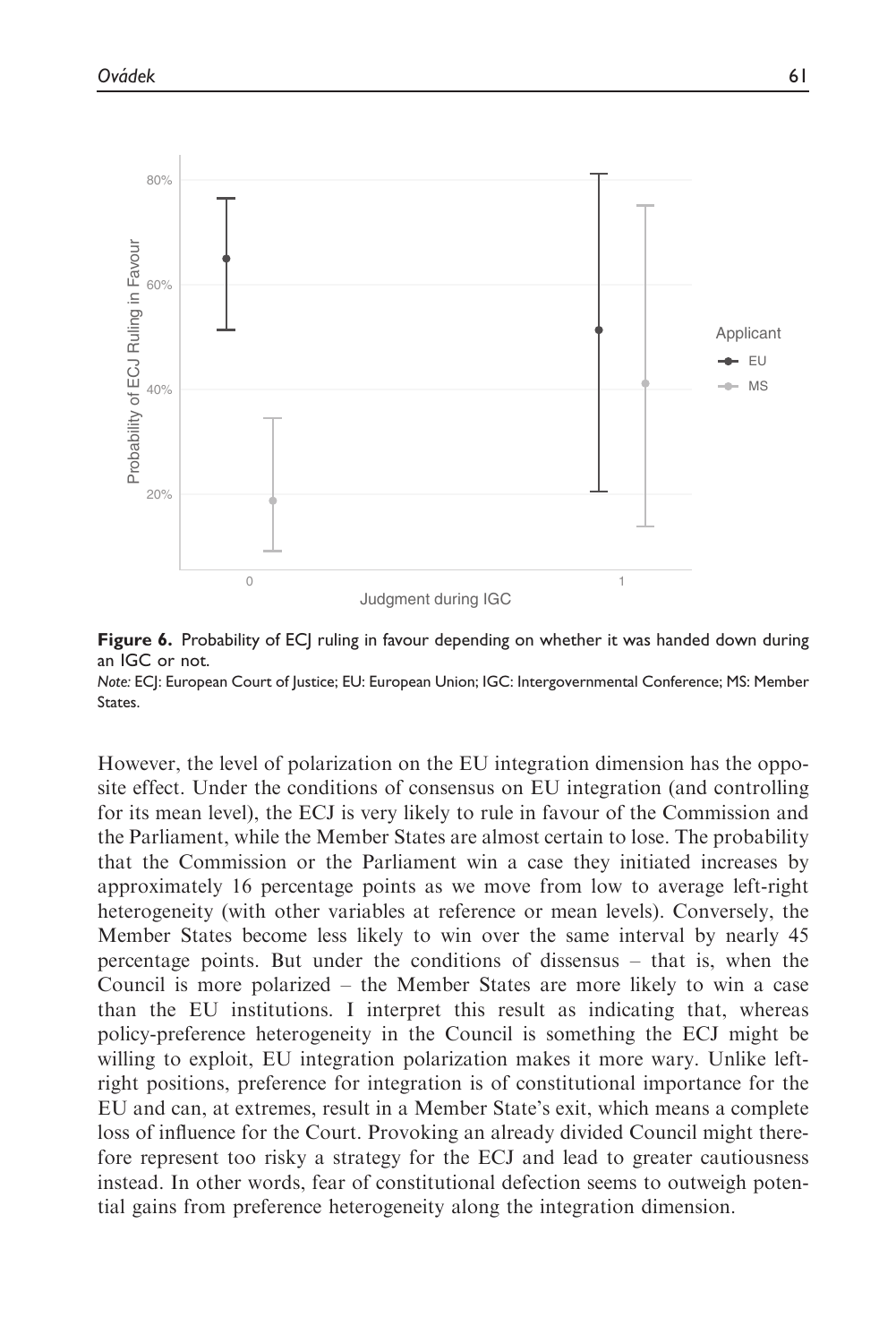|                                                                                                                                                              | Dependent variable:                        |                                                                                                                         |                               |                               |                               |
|--------------------------------------------------------------------------------------------------------------------------------------------------------------|--------------------------------------------|-------------------------------------------------------------------------------------------------------------------------|-------------------------------|-------------------------------|-------------------------------|
|                                                                                                                                                              | Log-odds of litigation success<br>Logistic |                                                                                                                         |                               |                               |                               |
|                                                                                                                                                              | $\widehat{=}$                              | $\widehat{c}$                                                                                                           | $\widehat{\mathcal{C}}$       | $\widehat{f}$                 | $\overline{5}$                |
| Intercept                                                                                                                                                    | $1.218***$                                 | 5.165 <sup>**</sup>                                                                                                     | $5.056**$                     | $1.225***$                    | 5.833**                       |
| Applicant = MS                                                                                                                                               | (0.144, 2.291)<br>$-2.051***$              | (0.131, 10.199)<br>$-7.244***$                                                                                          | (0.057, 10.055)<br>$-6.940**$ | (0.157, 2.292)<br>$-2.082***$ | (0.459, 11.207)<br>$-12.339*$ |
|                                                                                                                                                              | $(-2.990, -1.111)$                         | $(-14.311, -0.177)$                                                                                                     | $(-14.025, 0.145)$            | $-1.088$<br>$(-3.076,$        | $(-27.934, 3.256)$            |
| Chamber size                                                                                                                                                 | $-0.001$                                   | $-0.001$                                                                                                                | $-0.002$                      | $-0.001$                      | $-0.002$                      |
|                                                                                                                                                              | $(-0.004, 0.001)$                          | $(-0.005, 0.003)$                                                                                                       | $(-0.006, 0.002)$             | $(-0.004, 0.001)$             | $(-0.006, 0.003)$             |
| $Procedure = OPIN$                                                                                                                                           | 0.087                                      | $-0.820$                                                                                                                | $-1.342$                      | $-0.341$                      | $-0.866$                      |
|                                                                                                                                                              | $(-1.306, 1.480)$                          | $(-3.165, 1.524)$                                                                                                       | $(-3.450, 0.766)$             | $(-1.660, 0.977)$             | $(-3.377, 1.646)$             |
| Net coalition size                                                                                                                                           | $0.025**$                                  | 0.019                                                                                                                   |                               |                               | 0.017                         |
|                                                                                                                                                              | $(-0.001, 0.051)$                          | $(-0.021, 0.060)$                                                                                                       |                               |                               | $(-0.029, 0.063)$             |
| EUheter                                                                                                                                                      |                                            | $-0.436**$                                                                                                              | $-0.379**$                    |                               | $-0.449**$                    |
|                                                                                                                                                              |                                            | $-0.897, 0.025$                                                                                                         | $(-0.821, 0.063)$             |                               | $(-0.924, 0.026)$             |
| LRheter                                                                                                                                                      |                                            | $0.077*$                                                                                                                | $0.067*$                      |                               | $0.076*$                      |
|                                                                                                                                                              |                                            | $-0.024, 0.178$                                                                                                         | $(-0.032, 0.166)$             |                               | $(-0.029, 0.180)$             |
| Mean EU integration                                                                                                                                          |                                            | $-1.365*$                                                                                                               | $-1.324*$                     |                               | $-1.458*$                     |
|                                                                                                                                                              |                                            | $(-3.179, 0.449)$                                                                                                       | $(-3.133, 0.486)$             |                               | $(-3.303, 0.386)$             |
| Mean left-right score                                                                                                                                        |                                            | 0.069                                                                                                                   | 0.094                         |                               | 0.104                         |
|                                                                                                                                                              |                                            | $-0.170, 0.308$                                                                                                         | $(-0.139, 0.326)$             |                               | $(-0.168, 0.377)$             |
| Applicant = MS x EUheter                                                                                                                                     |                                            | $.957***$                                                                                                               | <b>1.906</b> ***              |                               | $2.703**$                     |
|                                                                                                                                                              |                                            | (0.381, 3.534)                                                                                                          | (0.326, 3.487)                |                               | $(-0.260, 5.665)$             |
| $Applicant = MS \times LRheter$                                                                                                                              |                                            | $-0.363***$                                                                                                             | $-0.357***$                   |                               | $-0.424**$                    |
|                                                                                                                                                              |                                            | $(-0.605, -0.121)$                                                                                                      | $(-0.598, -0.116)$            |                               | $(-0.791, -0.058)$            |
| During IGC                                                                                                                                                   |                                            |                                                                                                                         |                               | $-0.564$                      | $-1.065$                      |
|                                                                                                                                                              |                                            |                                                                                                                         |                               | $(-2.058, 0.930)$             | $(-3.457, 1.327)$             |
| Applicant = MS x during IGC                                                                                                                                  |                                            |                                                                                                                         |                               | 1.670*                        | 3.822*                        |
|                                                                                                                                                              |                                            |                                                                                                                         |                               | $-0.569, 3.909$               | $(-0.880, 8.524)$             |
| Observations                                                                                                                                                 | $\frac{6}{1}$                              | 92                                                                                                                      | 92                            | $\frac{6}{1}$                 | 92                            |
| Log likelihood                                                                                                                                               | $-69.324$                                  | $-39.783$                                                                                                               | $-40.213$                     | $-70.225$                     | $-38.089$                     |
| Akaike inf. crit.                                                                                                                                            | 148.649                                    | 101.566                                                                                                                 | 100.426                       | 52.450                        | 102.177                       |
| Note: $*_{\mathsf{P}} < 0.1;$ $*_{\mathsf{P}} < 0.05;$ $*_{\mathsf{exp}} > 0.01$ .                                                                           |                                            |                                                                                                                         |                               |                               |                               |
| 95% confidence intervals                                                                                                                                     |                                            | in parentheses. P-values are one-tailed. For categorical (binary) variables, the intercept absorbs the reference level. |                               |                               |                               |
| MS: Member State; OPIN: Opinion procedure; EUheter: Heterogeneity in preference for integration; LRheter: Left-Right heterogeneity; EU: European Union; IGC: |                                            |                                                                                                                         |                               |                               |                               |
| Intergovernmental conference                                                                                                                                 |                                            |                                                                                                                         |                               |                               |                               |

Table 1. Litigation success in legal basis cases.

Table 1. Litigation success in legal basis cases.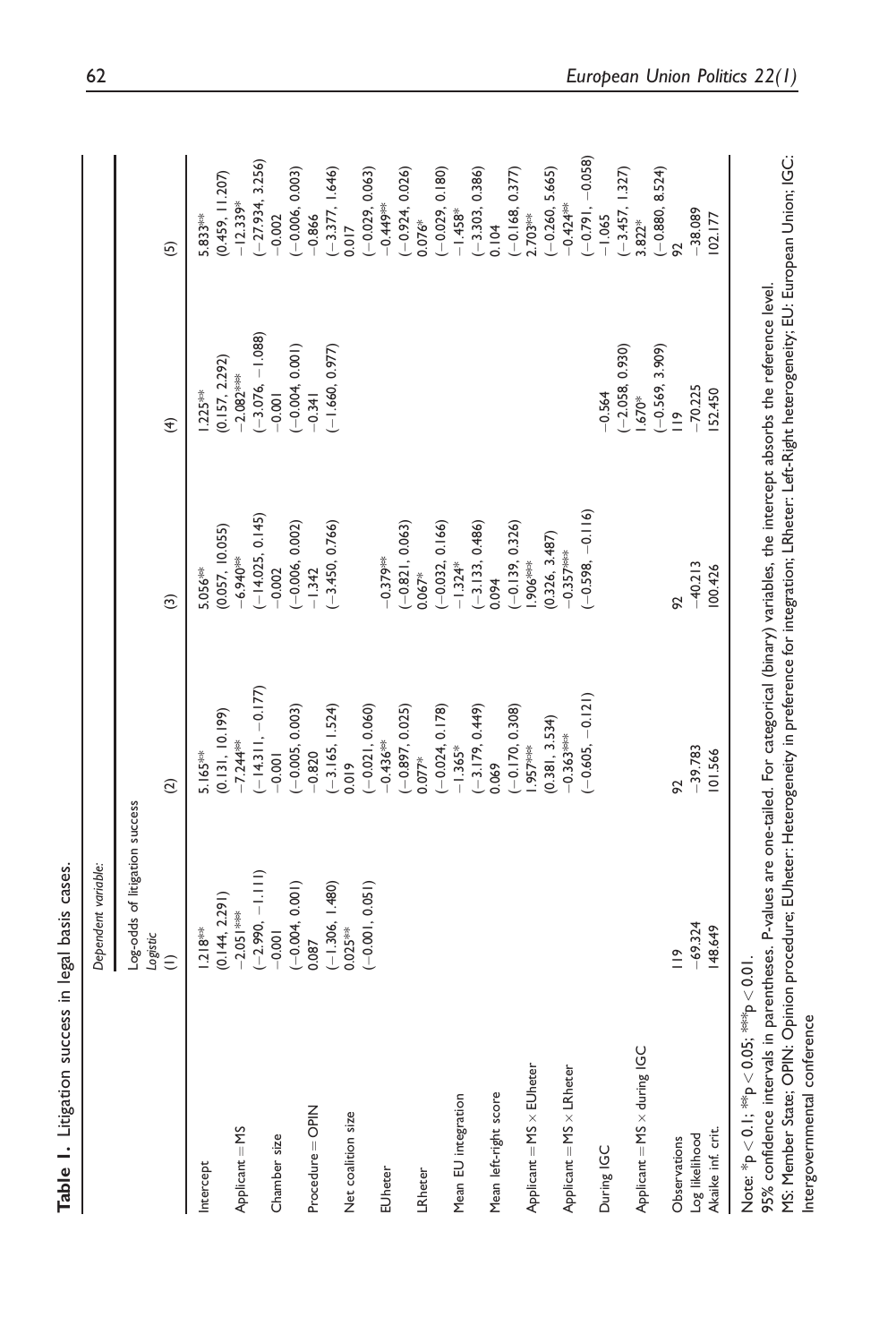Third, I examine the thesis advanced by Castro-Montero et al. (2018), namely that the ECJ is more vulnerable to override – and therefore more cautious – at times when an IGC is underway. I add a dummy variable to the models to capture when a ruling is made during an ongoing IGC and interact it with the type of applicant. This design suffers from the shortcoming that the Court's decisions about the timing of rulings are to some extent endogenous, an issue the authors of the original study were likewise not able to overcome (Castro-Montero et al., 2018: 591). Nonetheless, plotting the dates of all cases against IGCs reveals that even in the worst-case scenario only a minority of cases could be strategically deferred by the Court (see the Online appendix). Frequently, the ECJ cannot avoid deciding during an IGC and in these cases the hypothesized cautiousness should be observable.

The direction of the interaction effects here supports the IGC hypothesis (Figure 6). The Commission and the Parliament are less likely to win during IGCs, while Member States are, on the contrary, more likely to obtain a favourable outcome. However, the result is only statistically significant at a higher longrun Type I error rate of  $p < 0.1$  and only for the higher probability of Member States winning their actions. What we thus have is a soft, tentative indication that the Castro-Montero et al. (2018) findings might hold also in other contexts than direct infringement proceedings against Member States.

Finally, I report the complete output from all relevant regression models (Table 1). Several remarks are in order. First, the coefficients and significance tests from the fully specified model cast doubt on whether the three hypothesized effects coexist all at once. Whereas the effects concerning ideological heterogeneity are robust both when tested separately and alongside other independent variables, the net coalition size is only significant when tested on its own. Probing further, I found that netsize is affected by the drop in sample size resulting from including covariates relating to ideological heterogeneity in the Council. When tested on the same sample (see the Online appendix), the value of the Akaike Information Criterion shows a lack of statistical significance and worse model fit than the heterogeneity model. The implication is that the degree of ideological heterogeneity among Member States is both a more robust and comparatively more important constraint on ECJ behaviour. As regards the IGC hypothesis, its individual explanatory power is lower but unlike *netsize* has a higher effect in the reduced sample setting.

## The Court's ideal point

Having identified the underlying dimension of conflict in competence cases, as well as some constraining effects on the ECJ's decision-making, I return to the problem of estimating the Court's ideal point alongside the rest of the institutional players. To recap, the first IRT ideal point model we estimated only represented the true ideal point of the Court under the assumption that threats of override were not credible in the EU system and therefore the decision-making of the Court was not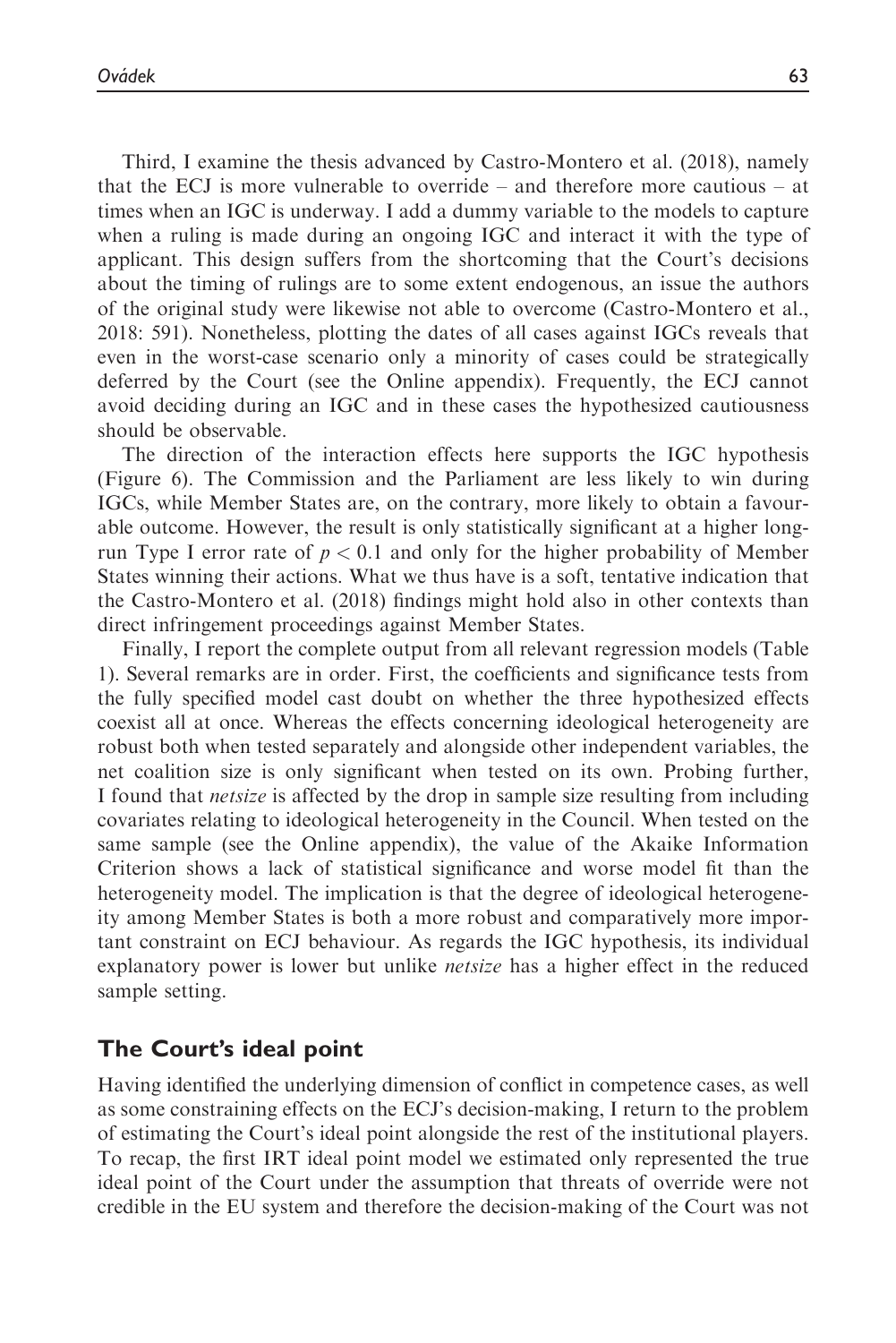restrained by the positions of the Member States. In the previous section we have shown that, at least to some extent, the ECJ does react to Member State preferences, which is broadly consistent with the findings of Larsson and Naurin (2016). In the final step, I incorporate these constraints into the IRT ideal point model.

I follow the same estimation procedure as before, only now instead of modelling the ideal points as coming from a basic normal distribution  $\alpha_i \sim N(0, 1)$ , the constraint variables are added as hierarchical predictors (only for  $j = ECJ$ ), while also controlling for actors' overall propensity to litigate and intervene (heterogeneity model):

$$
\alpha_{ECJ} \sim N(\delta_0 + \delta_1 LRheter + \delta_2 EUheter + \delta_3 LRlevel + \delta_4 EUlevel + \delta_5 applicationt + \delta_6 (application \times LRheter) + \delta_7 (application \times EUheter), 1)
$$
 (5)

$$
\alpha_j \sim N(\delta_0 + delta_1 \text{propensity}_j, 1) \tag{6}
$$

We will also let the item discrimination parameter be affected by *chambersize* and *actiontype* to control for case importance and judicial procedure (annulment or opinion procedure), as done in the logistic regressions:

$$
\gamma_k \sim N(\delta_0 + \delta_1 \text{chamber size}_k + \delta_2 \text{action type}_k, 5) \tag{7}
$$

I estimate three models with covariates included in total: a new baseline model with controls for *chambersize*, *actiontype* (item level) and *propensity* (person level); a model with the same controls plus only the most robust constraining effect on the Court emerging from the regressions above, namely ideological heterogeneity among Member States; and a full model with all covariates, including *netsize* and  $duringIGC$ , evidence for which has been shown to be less robust. If the underlying assumptions about judicial self-restraint in the face of override threats are correct, we should see the ECJ's ideal point shift rightward as we model more of the hypothesized effects.

In Figure 7, we can observe that modelling the theorized constraints on judicial discretion produces the anticipated results. Both in absolute and relative terms (distance to the Commission's ideal point), the ECJ's institutional ideal point turns out more pro-supranational than if these effects are unaccounted for. This result is a high-level confirmation of the estimates obtained previously from the simpler logistic models, but we derive additional robustness from the fact that the positions of all actors across all cases in the sample are included alongside the Court's decisions. More importantly, this finding speaks directly to the empirical challenge of revealing courts' preferences in the presence of strategic adjustment to institutional context (Carrubba et al., 2008: 436).

As with all estimates, the credible intervals cast a shadow of uncertainty on the exact location of the ideal points. Moreover, the models do not explain all variation in the data. The in-sample predictive accuracy of the full model is at 77%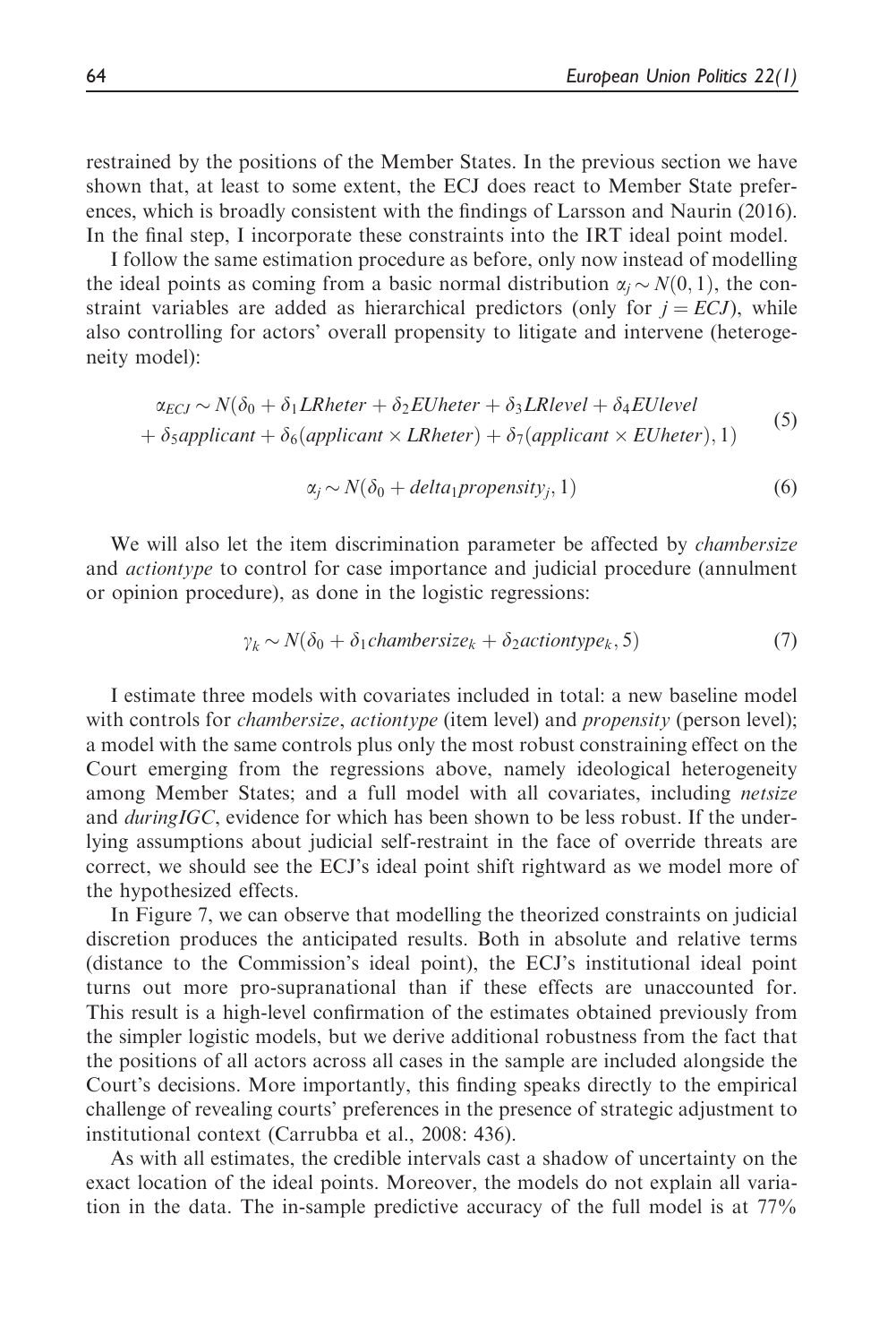

**Figure 7.** Comparison of the ECI's ideal point across different models. Note: CJ: Court of Justice; COM: European Commission; MS: Member State.

lower than the classification accuracy of the baseline model (although still considerably better than random). While the inclusion of additional covariates aligns the model with our theoretical understanding of litigation dynamics and hopefully improves its external validity, the unknown parameters in a model without covariates can be optimized (overfitted) to the data, resulting in a somewhat better insample classification capacity (see the Online appendix).

# Conclusion

This study attempted to locate the most important EU actors in a common space, using data on procedural and competence disputes. This class of cases enabled me to not only tap into the positions of Member States, the Commission and the Parliament revealed in litigation, but also to validate the underlying latent variable used to reduce the dimensionality of the data. I resorted to an IRT ideal point model to scale what I argue are institutional preferences – ranging from more supranational to more intergovernmental – of all the main EU players, including the ECJ. The inter-organizational, as opposed to the more common intraorganizational (e.g. MEPs), space in which these actors are located by the model constitutes the first contribution of this study.

The second major contribution concerns the estimation of the ideal point of the ECJ. The difficulty of observing strategic behaviour responding to court-curbing or non-compliance threats is well-known (Bailey, 2007; Carrubba et al., 2008). I try to overcome this problem by identifying and testing a set of factors in response to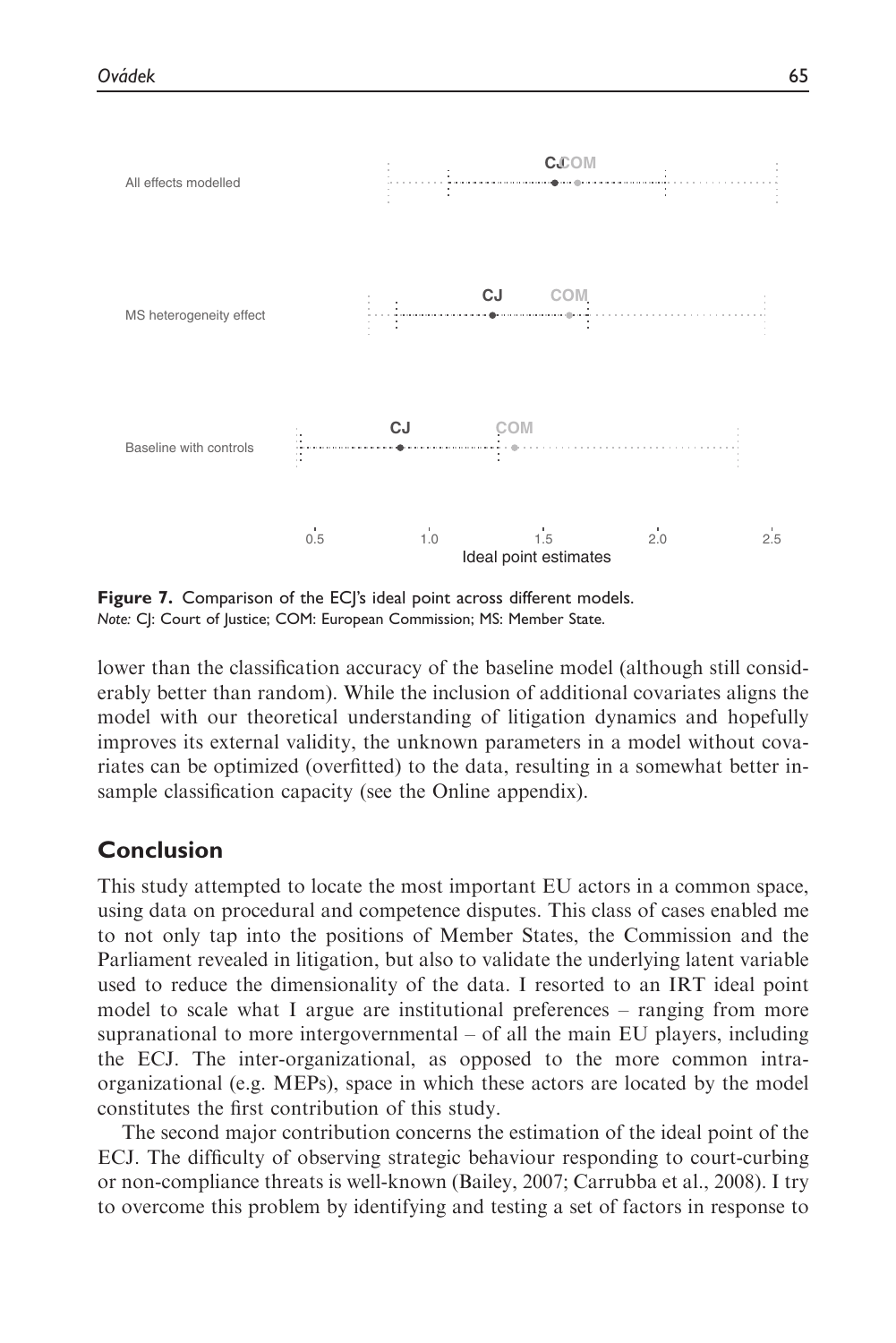which the Court might adjust its decisions. These factors are derived from literature on override (Castro-Montero et al., 2018; Larsson and Naurin, 2016) and relate to whether the ECJ potentially fears a negative reaction from the principals of the EU system, the Member States. I find that (1) the Court is sensitive to the number of Member States signalling their stance on a case through interventions; (2) ideological heterogeneity among Member States along the left-right dimension affords the Court more discretion but has the opposite effect along the EU integration dimension; and (3) the Court is more likely to rule in favour of the Member States and less likely to rule in favour of the Commission and the EP when an IGC is underway. However, the statistical significance of effects in findings (1) and (3) is not robust to all model specifications. Integrating these variables into the overall IRT model, the results indicate that the ECJ's 'true' ideal point is (even) more supranational compared to what the pattern of its decision-making suggests.

The findings add to and solidify our stock of empirical knowledge about the ECJ and judicial behaviour more generally. The models confirm the consensus about the Court's pro-supranational inclination but reject the narrative that it is completely unfettered in its pursuits. The 'hidden' ideal point of the ECJ shows that its preference for supranational institutions is possibly equivalent to the Commission's, while the Parliament emerges consistently as the most pro-EU actor. At the same time, we should not exaggerate the degree of self-restraint exercised by the Court. It finds itself on the more supranational side of the spectrum even when its decisions are approached superficially. The Court is, in other words, more supranational than constrained, without one excluding the other.

#### Funding

The author(s) disclosed receipt of the following financial support for the research, authorship, and/or publication of this article: This work was supported by H2020 European Research Council (ERC Starting Grant 638154).

### ORCID iD

Michal Ovádek  $\blacksquare$  <https://orcid.org/0000-0002-2552-2580>

#### Supplemental material

Supplemental material for this article is available online.

#### **Notes**

- 1. This is not to say that policy or institutional preferences are not compatible with the law as such. The law and notions such as legality provide the overarching argumentative basis for the work of judges and lawyers.
- 2. Member States' ability to monitor judicial behaviour is in any case limited due to the most important aspects of judicial decision-making being shrouded in secrecy and behind a collective veil.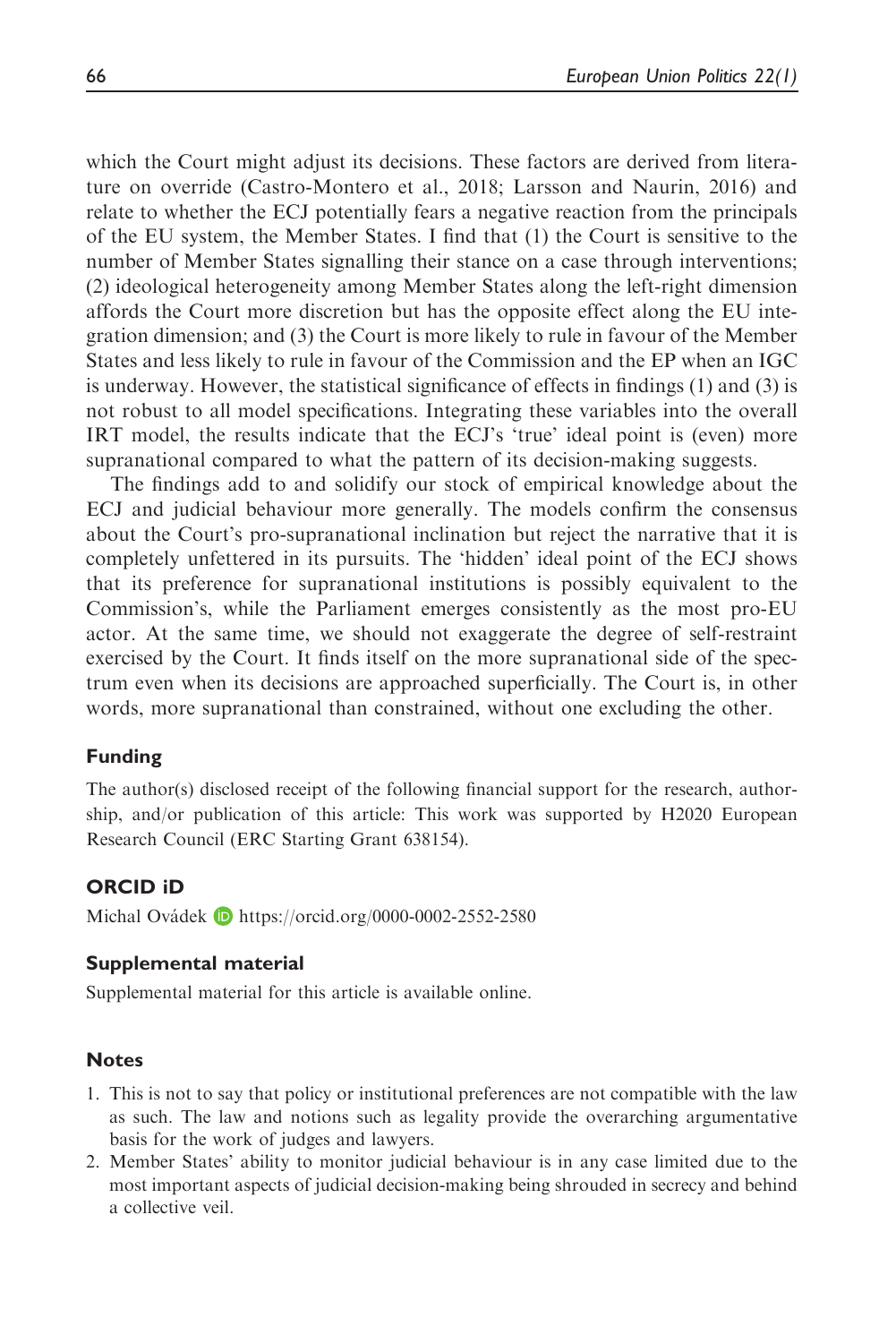- 3. I acknowledge that the sampling strategy involves a trade-off between statistical power and validation.
- 4. Running a model allowing for time variation shows that positions do not change significantly over time. I therefore choose to ignore the time dimension for reasons of parsimony and sample size limitations.
- 5. Note that two credible intervals are missing, because the model uses one actor to constrain each end of the scale.

#### **References**

- Bafumi J, Gelman A, Park DK, et al. (2005) Practical issues in implementing and understanding Bayesian ideal point estimation. Political Analysis 13(2): 171–187.
- Bailey MA (2007) Comparable preference estimates across time and institutions for the court, congress, and presidency. American Journal of Political Science 51(3): 433–448.
- Blauberger M and Schmidt SK (2017) The European Court of Justice and its political impact. West European Politics 40(4): 907–918.
- Bradley K (1988) The European Court and the legal basis of community legislation. European Law Review 13(6): 379–402.
- Bradley K (2011) Powers and procedures in the EU constitution: Legal bases and the court. In: Craig P and de Búrca G (eds) The Evolution of Eu Law. Oxford: Oxford University Press, pp. 85–110.
- Burley A-M and Mattli W (1993) Europe before the court: A political theory of legal integration. International Organization 47(1): 41–76.
- Carrubba CJ, Gabel M and Hankla C (2008) Judicial behavior under political constraints: Evidence from the European Court of Justice. American Political Science Review 102(4): 435–452.
- Carrubba CJ, Gabel M and Hankla C (2012) Understanding the role of the European Court of Justice in European integration. American Political Science Review 106(1): 214–223.
- Castro-Montero JL, Alblas E, Dyevre A, et al. (2018) The Court of Justice and treaty revision: A case of strategic leniency? *European Union Politics* 19(4): 570–596.
- Clinton J, Jackman S and Rivers D (2004) The statistical analysis of roll call data. American Political Science Review 98(2): 355–370.
- Davies G (2016) The European Union legislature as an agent of the European Court of Justice. JCMS: Journal of Common Market Studies 54(4): 846–861.
- Dyevre A (2010) Unifying the field of comparative judicial politics: Towards a general theory of judicial behaviour. European Political Science Review 2(2): 297–327.
- Engel A (2018) The Choice of Legal Basis for Acts of the European Union: Competence Overlaps, Institutional Preferences, and Legal Basis Litigation. New York: Springer.
- Farrell H and Heritier A (2007) Introduction: Contested competences in the European Union. West European Politics 30(2): 227–243.
- Garben S (2015) Confronting the competence conundrum: Democratising the European Union through an expansion of its legislative powers. Oxford Journal of Legal Studies 35(1): 55–89.
- Gelman A, Carlin JB, Stern HS, et al. (2013) Bayesian Data Analysis. 3rd ed. Boca Raton: Chapman & Hall/CRC Press.
- Hagemann S (2007) Applying ideal point estimation methods to the council of ministers. European Union Politics 8(2): 279–296.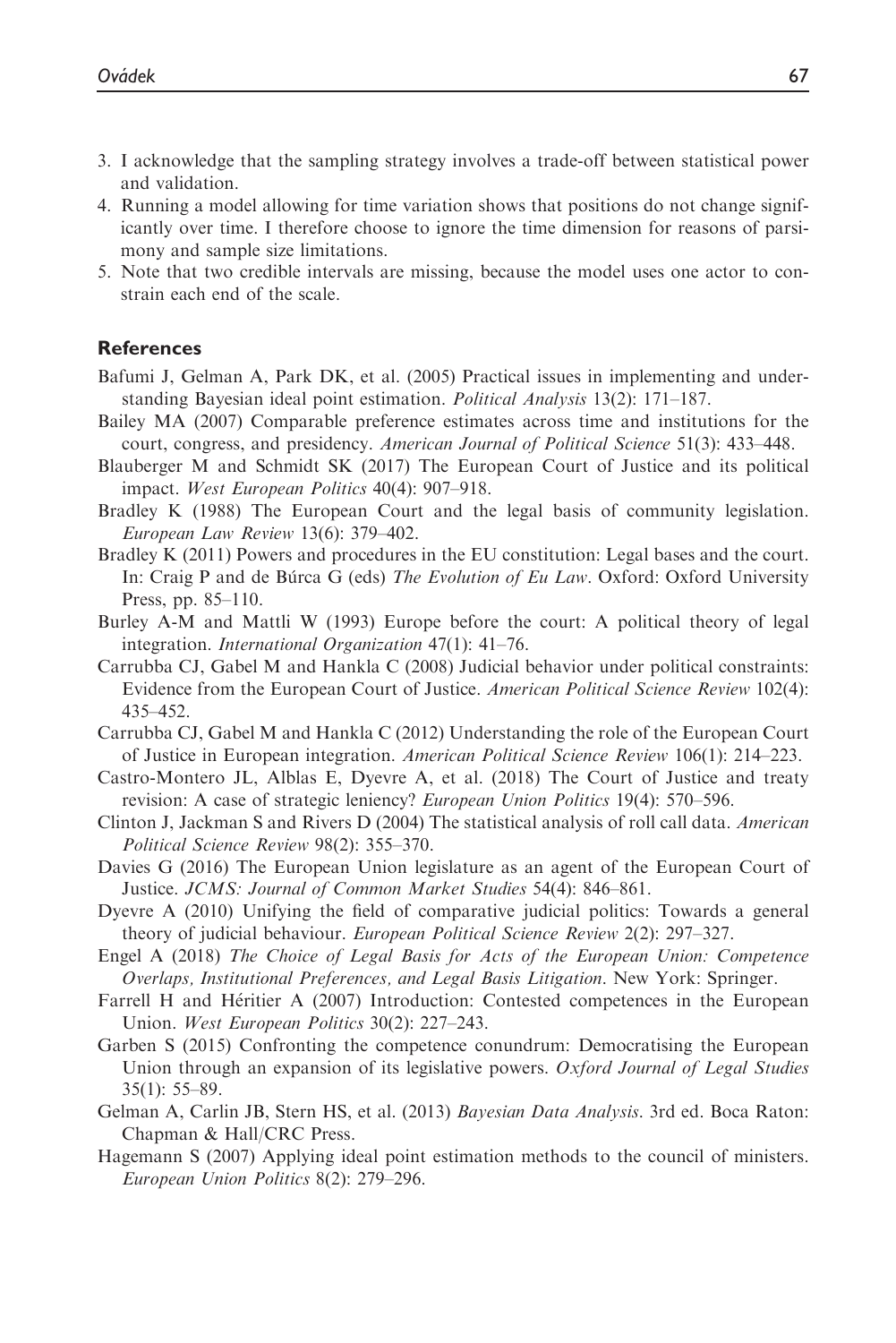- Hartlapp M (2018) Power shifts via the judicial arena: How annulments cases between EU institutions shape competence allocation. JCMS: Journal of Common Market Studies 56(6): 1429–1445.
- Hermansen SSL and Naurin D (2020) Will do? Selecting judges on the basis of policy preferences or performance indicators. Working Paper. ECPR Joint Sessions, Mons 2019.
- Hix S and Crombez C (2005) Extracting ideal point estimates from actors' preferences in the EU constitutional negotiations. European Union Politics 6(3): 353–376.
- Hix S, Noury A and Roland G (2006) Dimensions of politics in the European Parliament. American Journal of Political Science 50(2): 494–520.
- Jackman S (2000) Estimation and inference are missing data problems: Unifying social science statistics via Bayesian simulation. Political Analysis 8(4): 307–332.
- Jupille J (2004) Procedural Politics: Issues, Influence, and Institutional Choice in the European Union. Cambridge: Cambridge University Press.
- Jupille J (2007) Contested procedures: Ambiguities, interstices and EU institutional change. West European Politics 30(2): 301–320.
- Kaeding M and Selck TJ (2005) Mapping out political Europe: Coalition patterns in EU decision-making. International Political Science Review 26(3): 271–290.
- Kelemen RD (2012) The political foundations of judicial independence in the European Union. Journal of European Public Policy 19(1): 43–58.
- Kenney SJ (1998) The members of the Court of Justice of the European communities. Columbia Journal of European Law 5: 101–134.
- König T (2001) Pivotal Politics in European Legislation: An Event History Analysis of the EU Legislative Decision-Making Process From 1984 to 1995. Delivered to ECPR Joint Sessions 2001, Grenoble.
- Kubinec R (2019a) Generalized Ideal Point Models for Time-Varying and Missing-Data Inference. OSF Preprints.
- Kubinec R (2019b) Idealstan: Generalized IRT Ideal Point Models With 'Stan'. Available at:<https://CRAN.R-project.org/package=idealstan> (accessed 12 October 2020).
- Larsson O and Naurin D (2016) Judicial independence and political Uncertainty: How the risk of override affects the court of justice of the EU. *International Organization* 70(2): 377–408.
- Lindstädt R, Slapin JB and Wielen RJV (2011) Balancing competing demands: Position taking and election proximity in the European Parliament. Legislative Studies Quarterly 36: 37–70.
- Lo J (2018) Dynamic ideal point estimation for the European Parliament, 1980–2009. Public Choice 176: 229–246.
- Malecki M (2012) Do ECJ judges all speak with the same voice? Evidence of divergent preferences from the judgments of chambers. Journal of European Public Policy 19(1): 59–75.
- Martinsen DS (2015a) An Ever More Powerful Court? The Political Constraints of Legal Integration in the European Union. Oxford: Oxford University Press.
- Martinsen DS (2015b) Judicial influence on policy outputs? The political constraints of legal integration in the European Union. Comparative Political Studies 48(12): 1622–1660.
- Mattli W and Slaughter A-M (1998) Revisiting the European Court of Justice. International Organization 52(1): 177–209.